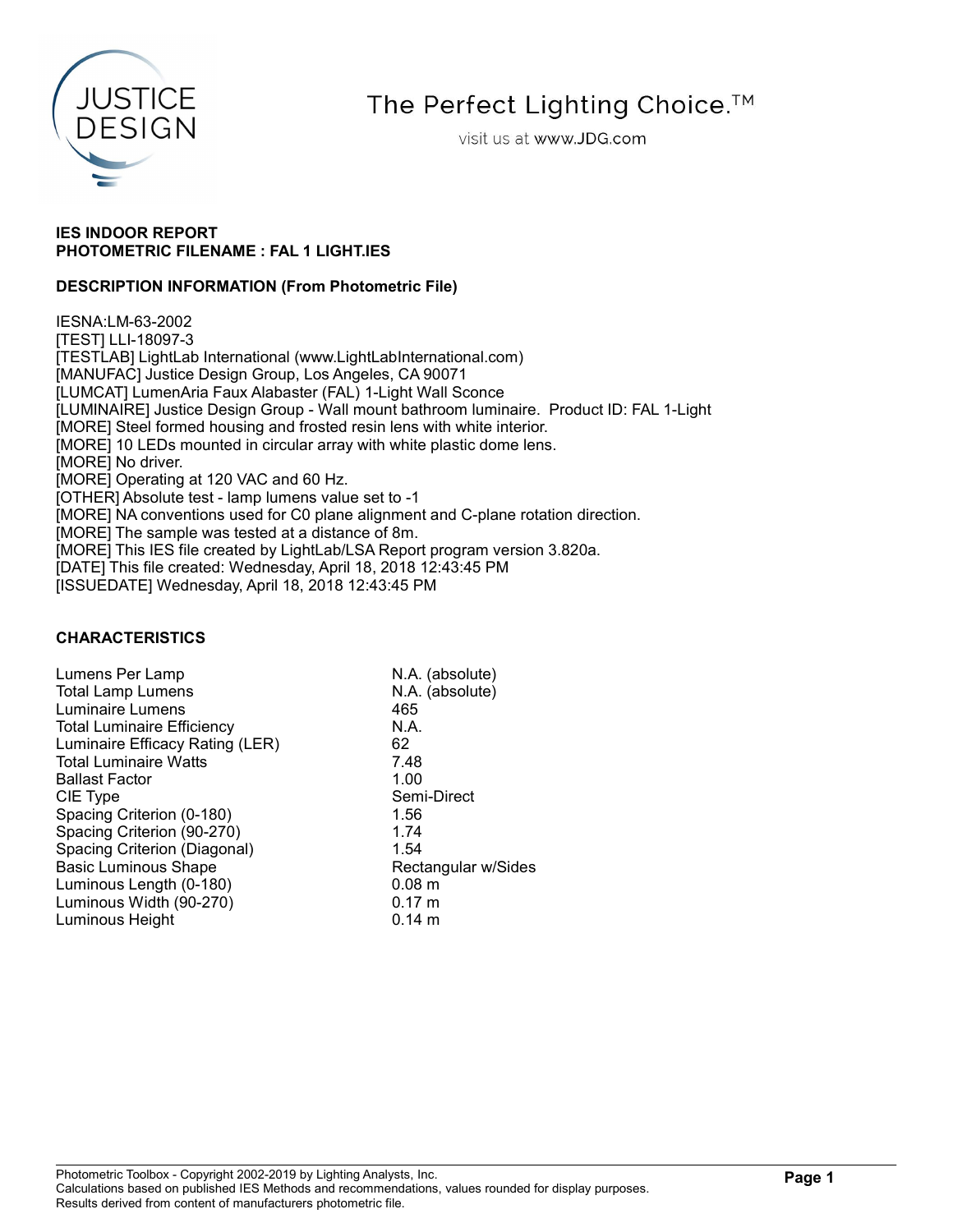## LUMINANCE DATA (cd/sq.m)

| Angle In<br>Degrees | Average<br>0-Deg | Average<br>$45$ -Deg | Average<br>90-Deg |
|---------------------|------------------|----------------------|-------------------|
| 45                  | 2489             | 2377                 | 4098              |
| 55                  | 2099             | 1837                 | 2660              |
| 65                  | 1877             | 1560                 | 1988              |
| 75                  | 1742             | 1382                 | 1732              |
| 85                  | 1677             | 1280                 | 1554              |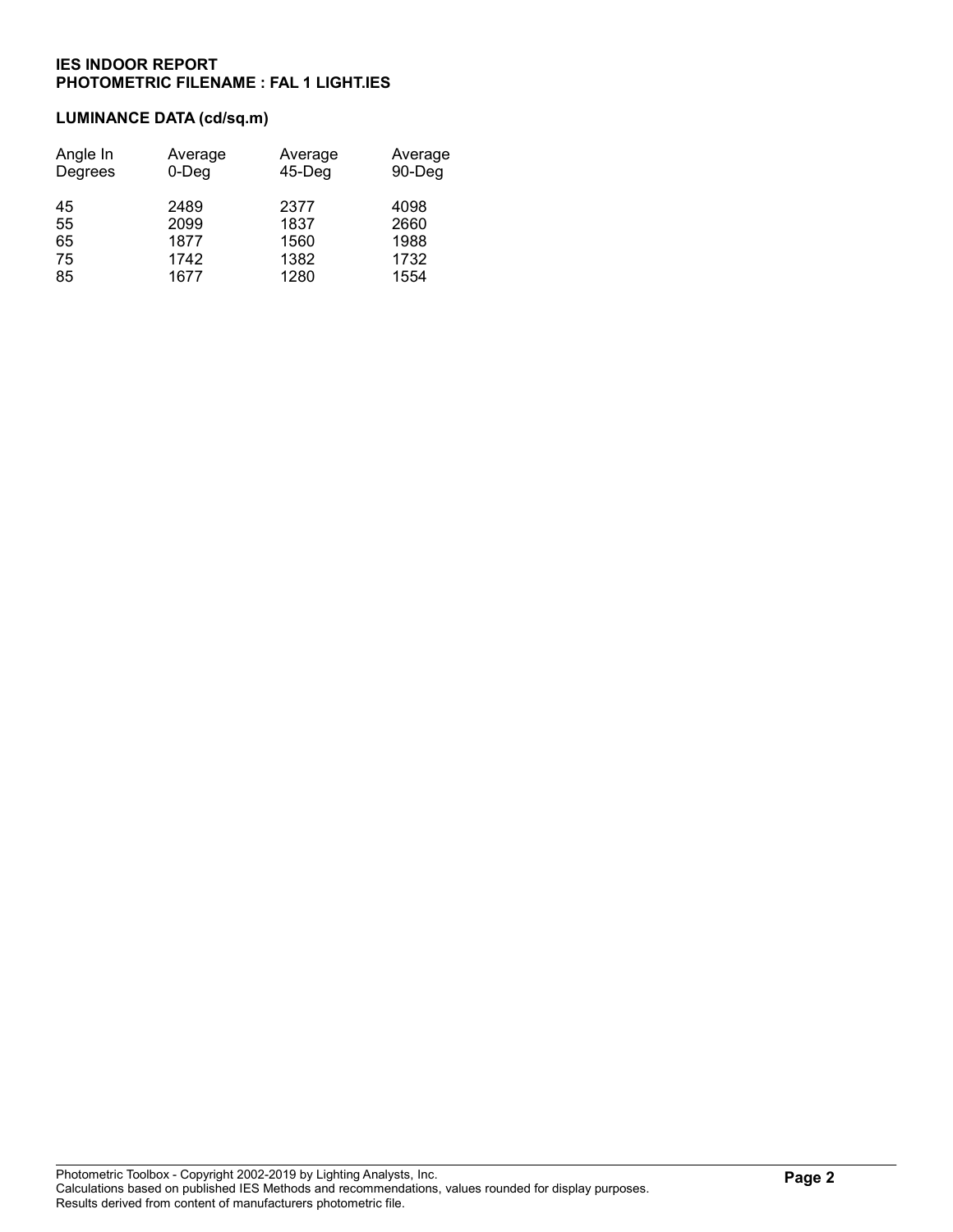### CANDELA TABULATION

|              | 0.0                 | 22.5             | 45.0             | 67.5             | 90.0             | 112.5            | 135.0               | 157.5               | 180.0            |
|--------------|---------------------|------------------|------------------|------------------|------------------|------------------|---------------------|---------------------|------------------|
| 0.0          | $\overline{72.878}$ | 72.878           | 72.878           | 72.878           | 72.878           | 72.878           | $\overline{72.878}$ | $\overline{72.878}$ | 72.878           |
| 0.5          | 72.173              | 72.383           | 72.660           | 72.694           | 72.929           | 73.223           | 73.450              | 73.466              | 73.475           |
| 1.0          | 72.358              | 72.601           | 72.719           | 72.769           | 73.021           | 73.492           | 73.853              | 73.996              | 74.105           |
| 1.5          | 72.937              | 73.080           | 73.080           | 72.954           | 73.265           | 73.878           | 74.407              | 74.743              | 74.878           |
| 2.0          | 73.584              | 73.643           | 73.601           | 73.240           | 73.550           | 74.298           | 75.054              | 75.575              | 75.743           |
| 2.5          | 74.374              | 74.424           | 74.206           | 73.668           | 73.912           | 74.802           | 75.785              | 76.490              | 76.684           |
| 3.0          | 75.314              | 75.155           | 74.878           | 74.172           | 74.281           | 75.323           | 76.608              | 77.398              | 77.658           |
| 3.5          | 76.264              | 76.037           | 75.625           | 74.684           | 74.710           | 75.860           | 77.372              | 78.347              | 78.758           |
| 4.0          | 77.246              | 77.011           | 76.322           | 75.256           | 75.138           | 76.490           | 78.221              | 79.313              | 79.716           |
| 4.5          | 78.238              | 77.893           | 77.129           | 75.793           | 75.600           | 77.120           | 79.044              | 80.321              | 80.791           |
| 5.0          | 79.170              | 78.901           | 77.910           | 76.373           | 76.037           | 77.742           | 79.817              | 81.245              | 81.808           |
| 5.5          | 80.111              | 79.783           | 78.691           | 77.020           | 76.516           | 78.364           | 80.665              | 82.270              | 82.816           |
| 6.0          | 81.194              | 80.758           | 79.489           | 77.641           | 76.994           | 79.036           | 81.556              | 83.286              | 83.992           |
| 6.5          | 82.169              | 81.698           | 80.346           | 78.246           | 77.440           | 79.674           | 82.387              | 84.269              | 84.924           |
| 7.0          | 83.143              | 82.606           | 81.152           | 78.893           | 77.952           | 80.321           | 83.278              | 85.294              | 85.999           |
| 7.5          | 84.109              | 83.622           | 81.976           | 79.531           | 78.456           | 80.993           | 84.168              | 86.293              | 87.041           |
| 8.0          | 85.025              | 84.554           | 82.824           | 80.144           | 78.960           | 81.656           | 85.008              | 87.268              | 88.040           |
| 8.5          | 85.966              | 85.520           | 83.639           | 80.791           | 79.422           | 82.328           | 85.890              | 88.242              | 89.040           |
| 9.0          | 87.024              | 86.419           | 84.470           | 81.438           | 79.960           | 82.992           | 86.797              | 89.183              | 90.040           |
| 9.5          | 88.015              | 87.352           | 85.319           | 82.068           | 80.506           | 83.672           | 87.578              | 90.098              | 91.039           |
| 10.0         | 88.964              | 88.326           | 86.125           | 82.723           | 80.976           | 84.302           | 88.418<br>89.292    | 91.115<br>92.047    | 92.022<br>93.013 |
| 10.5<br>11.0 | 89.905<br>90.980    | 89.351<br>90.233 | 86.974<br>87.788 | 83.404<br>84.050 | 81.480<br>81.984 | 84.983<br>85.655 | 90.098              | 92.980              | 93.996           |
| 11.5         | 91.988              | 91.174           | 88.586           | 84.756           | 82.496           | 86.327           | 90.947              | 93.878              | 94.912           |
| 12.0         | 92.921              | 92.140           | 89.435           | 85.403           | 83.009           | 86.999           | 91.770              | 94.844              | 95.861           |
| 12.5         | 93.685              | 93.005           | 90.317           | 86.033           | 83.504           | 87.696           | 92.576              | 95.684              | 96.793           |
| 13.0         | 94.223              | 93.853           | 91.098           | 86.688           | 83.983           | 88.343           | 93.391              | 96.608              | 97.625           |
| 13.5         | 94.559              | 94.525           | 91.963           | 87.326           | 84.504           | 89.023           | 94.181              | 97.457              | 98.322           |
| 14.0         | 94.668              | 94.954           | 92.736           | 87.914           | 85.008           | 89.653           | 94.954              | 98.230              | 98.784           |
| 14.5         | 94.928              | 95.306           | 93.551           | 88.578           | 85.453           | 90.300           | 95.718              | 98.860              | 99.036           |
| 15.0         | 95.122              | 95.533           | 94.315           | 89.216           | 86.008           | 90.938           | 96.524              | 99.313              | 99.145           |
| 15.5         | 95.315              | 95.710           | 95.046           | 89.863           | 86.512           | 91.543           | 97.255              | 99.490              | 99.112           |
| 16.0         | 95.382              | 95.936           | 95.668           | 90.502           | 86.940           | 92.190           | 97.986              | 99.599              | 99.061           |
| 16.5         | 95.466              | 95.962           | 96.230           | 91.098           | 87.402           | 92.812           | 98.734              | 99.582              | 98.944           |
| 17.0         | 95.474              | 96.020           | 96.718           | 91.703           | 87.948           | 93.391           | 99.397              | 99.498              | 98.767           |
| 17.5         | 95.584              | 96.146           | 97.104           | 92.333           | 88.385           | 93.971           | 99.968              | 99.406              | 98.700           |
| 18.0         | 95.525              | 96.130           | 97.348           | 92.912           | 88.847           | 94.592           | 100.481             | 99.246              | 98.473           |
| 18.5         | 95.584              | 96.121           | 97.558           | 93.500           | 89.334           | 95.155           | 100.800             | 99.095              | 98.246           |
| 19.0         | 95.567              | 96.163           | 97.650           | 94.088           | 89.804           | 95.752           | 100.976             | 98.927              | 98.028           |
| 19.5         | 95.441              | 96.037           | 97.717           | 94.685           | 90.275           | 96.298           | 101.044             | 98.742              | 97.776           |
| 20.0         | 95.281              | 96.004           | 97.742           | 95.214           | 90.720           | 96.894           | 101.010             | 98.490              | 97.574           |
| 20.5         | 95.147              | 95.928           | 97.734           | 95.802           | 91.216           | 97.432           | 100.918             | 98.272              | 97.280           |
| 21.0         | 94.836              | 95.718           | 97.700           | 96.331           | 91.669           | 97.994           | 100.783             | 98.020              | 97.003           |
| 21.5         | 94.668<br>94.500    | 95.508<br>95.348 | 97.633<br>97.524 | 96.886<br>97.390 | 92.140           | 98.549           | 100.607<br>100.422  | 97.709<br>97.423    | 96.726<br>96.365 |
| 22.0<br>22.5 | 94.223              | 95.071           | 97.415           | 97.868           | 92.610<br>93.089 | 99.053<br>99.590 | 100.237             | 97.070              | 95.936           |
| 23.0         | 93.954              | 94.744           | 97.297           | 98.288           | 93.534           | 100.061          | 99.977              | 96.701              | 95.584           |
| 23.5         | 93.568              | 94.357           | 97.062           | 98.582           | 93.929           | 100.556          | 99.683              | 96.348              | 95.105           |
| 24.0         | 93.198              | 93.954           | 96.852           | 98.834           | 94.399           | 101.018          | 99.397              | 95.869              | 94.618           |
| 24.5         | 92.879              | 93.626           | 96.608           | 99.053           | 94.811           | 101.472          | 99.078              | 95.340              | 94.181           |
| 25.0         | 92.492              | 93.181           | 96.272           | 99.229           | 95.231           | 101.867          | 98.717              | 94.895              | 93.685           |
| 25.5         | 92.064              | 92.761           | 95.953           | 99.364           | 95.651           | 102.169          | 98.372              | 94.357              | 93.122           |
| 26.0         | 91.594              | 92.282           | 95.558           | 99.397           | 96.012           | 102.438          | 97.919              | 93.778              | 92.585           |
| 26.5         | 91.148              | 91.787           | 95.147           | 99.498           | 96.398           | 102.606          | 97.507              | 93.223              | 91.946           |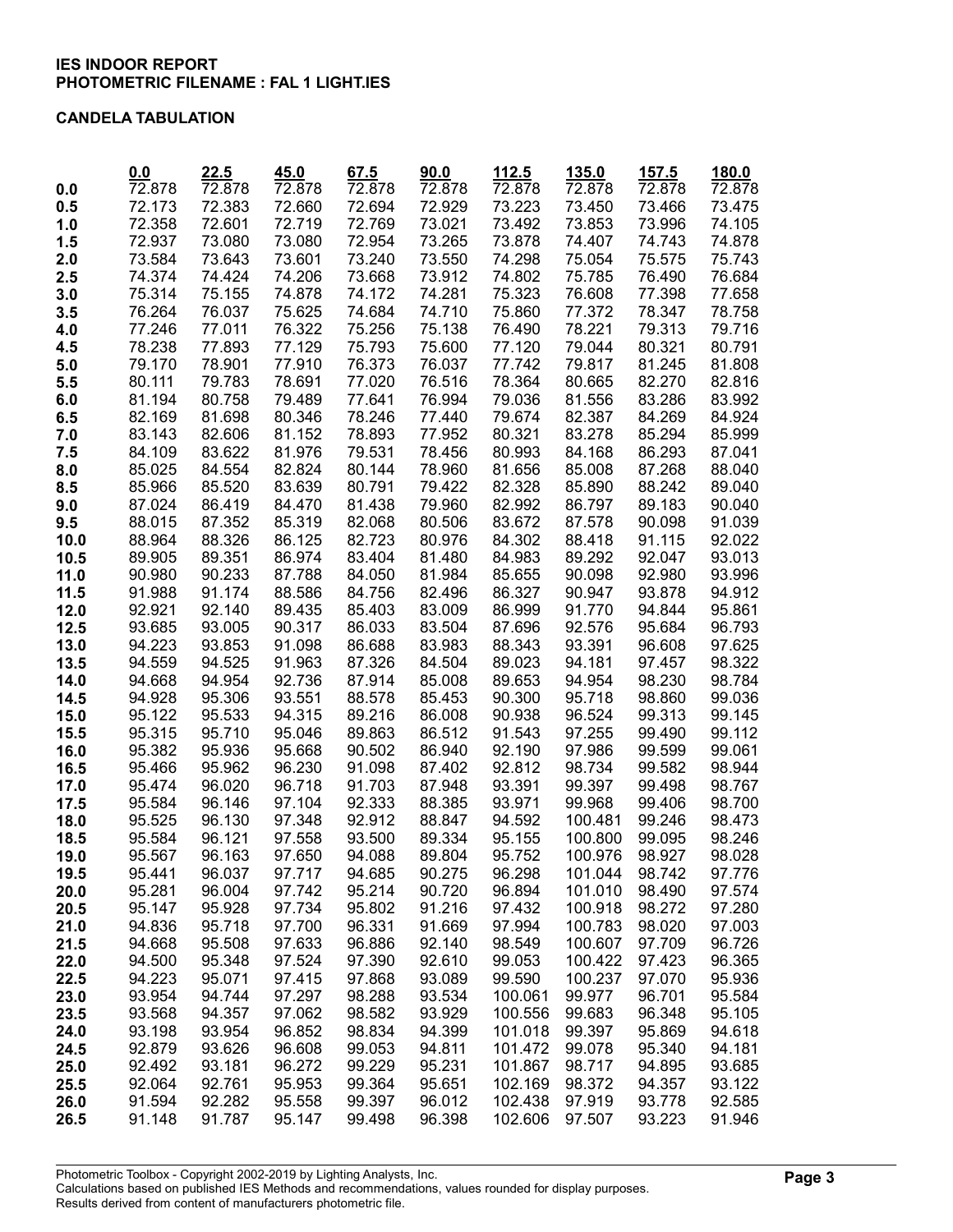| 27.0         | 90.535           | 91.241           | 94.685           | 99.464           | 96.751           | 102.682          | 97.045           | 92.576           | 91.342           |
|--------------|------------------|------------------|------------------|------------------|------------------|------------------|------------------|------------------|------------------|
| 27.5         | 90.115           | 90.779           | 94.206           | 99.397           | 97.096           | 102.698          | 96.499           | 91.980           | 90.720           |
| 28.0         | 89.494           | 90.216           | 93.643           | 99.238           | 97.415           | 102.631          | 95.953           | 91.316           | 90.048           |
| 28.5         | 88.897           | 89.561           | 93.072           | 99.061           | 97.776           | 102.430          | 95.357           | 90.636           | 89.326           |
| 29.0         | 88.326           | 88.939           | 92.509           | 98.742           | 98.129           | 102.169          | 94.710           | 89.905           | 88.603           |
| 29.5         | 87.696           | 88.351           | 91.871           | 98.414           | 98.448           | 101.816          | 94.055           | 89.174           | 87.864           |
| 30.0         | 87.066           | 87.704           | 91.190           | 98.011           | 98.708           | 101.371          | 93.349           | 88.427           | 87.049           |
| 30.5         | 86.276           | 87.032           | 90.493           | 97.516           | 99.044           | 100.892          | 92.560           | 87.620           | 86.201           |
| 31.0         | 85.655           | 86.411           | 89.762           | 97.079           | 99.305           | 100.355          | 91.795           | 86.797           | 85.403           |
| 31.5         | 84.983           | 85.697           | 89.057           | 96.558           | 99.599           | 99.767           | 90.989           | 85.991           | 84.504           |
| 32.0         | 84.185           | 84.949           | 88.351           | 95.953           | 99.884           | 99.086           | 90.166           | 85.142           | 83.664           |
| 32.5         | 83.462           | 84.244           | 87.520           | 95.365           | 100.052          | 98.339           | 89.300           | 84.235           | 82.673           |
| 33.0         | 82.681           | 83.454           | 86.747           | 94.668           | 100.262          | 97.524           | 88.460           | 83.311           | 81.757           |
| 33.5         | 81.782           | 82.732           | 85.966           | 93.929           | 100.422          | 96.726           | 87.587           | 82.362           | 80.665           |
| 34.0         | 81.052           | 81.900           | 85.100           | 93.232           | 100.372          | 95.768           | 86.646           | 81.446           | 79.741           |
| 34.5         | 80.270           | 81.094           | 84.294           | 92.366           | 100.246          | 94.853           | 85.730           | 80.472           | 78.725           |
| 35.0         | 79.346           | 80.245           | 83.420           | 91.501           | 99.826           | 93.895           | 84.731           | 79.481           | 77.641           |
| 35.5         | 78.523           | 79.464           | 82.580           | 90.611           | 99.254           | 92.904           | 83.790           | 78.481           | 76.574           |
| 36.0         | 77.650           | 78.548           | 81.673           | 89.678           | 98.515           | 91.854           | 82.807           | 77.398           | 75.558           |
| 36.5         | 76.726           | 77.692           | 80.825           | 88.670           | 97.642           | 90.854           | 81.808           | 76.406           | 74.441           |
| 37.0         | 75.911           | 76.835           | 79.918           | 87.637           | 96.541           | 89.729           | 80.783           | 75.365           | 73.374           |
| 37.5         | 75.037           | 75.936           | 78.960           | 86.587           | 95.164           | 88.628           | 79.741           | 74.256           | 72.240           |
| 38.0         | 74.113           | 75.012           | 78.086           | 85.537           | 93.643           | 87.520           | 78.716           | 73.164           | 71.123           |
| 38.5         | 73.223           | 74.096           | 77.129           | 84.412           | 92.064           | 86.352           | 77.599           | 72.013           | 70.039           |
| 39.0         | 72.324           | 73.223           | 76.213           | 83.294           | 90.434           | 85.235           | 76.541           | 70.921           | 68.939           |
| 39.5         | 71.467           | 72.282           | 75.264           | 82.135           | 88.805           | 84.059           | 75.440           | 69.770           | 67.780           |
| 40.0         | 70.728           | 71.383           | 74.290           | 80.984           | 87.167           | 82.900           | 74.357           | 68.645           | 66.696           |
| 40.5         | 69.871           | 70.468           | 73.315           | 79.850           | 85.613           | 81.707           | 73.206           | 67.511           | 65.570           |
| 41.0         | 69.006           | 69.586           | 72.366           | 78.658           | 84.059           | 80.539           | 72.089           | 66.377           | 64.487           |
| 41.5         | 68.359           | 68.720           | 71.350           | 77.549           | 82.555           | 79.346           | 70.930           | 65.226           | 63.445           |
| 42.0         | 67.654           | 67.855           | 70.358           | 76.381           | 81.161           | 78.154           | 69.787           | 64.100           | 62.395           |
| 42.5         | 67.066           | 66.998           | 69.342           | 75.205           | 79.724           | 76.936           | 68.594           | 62.992           | 61.387           |
| 43.0         | 66.562           | 66.200           | 68.351           | 74.046           | 78.372           | 75.743           | 67.402<br>66.234 | 61.908           | 60.337           |
| 43.5         | 66.125<br>65.764 | 65.512<br>64.814 | 67.326<br>66.335 | 72.828<br>71.635 | 77.104<br>75.835 | 74.491<br>73.231 | 64.991           | 60.866<br>59.766 | 59.464           |
| 44.0<br>44.5 | 65.226           | 64.277           | 65.335           | 70.510           | 74.609           | 71.996           | 63.790           | 58.800           | 58.615<br>57.817 |
| 45.0         | 64.781           | 63.756           | 64.310           | 69.241           | 73.382           | 70.686           | 62.572           | 57.868           | 57.170           |
| 45.5         | 64.361           | 63.260           | 63.370           | 68.074           | 72.240           | 69.443           | 61.421           | 57.019           | 56.532           |
| 46.0         | 63.899           | 62.849           | 62.387           | 66.881           | 71.030           | 68.116           | 60.228           | 56.230           | 55.927           |
| 46.5         | 63.412           | 62.378           | 61.429           | 65.688           | 69.896           | 66.788           | 59.044           | 55.541           | 55.289           |
| 47.0         | 62.916           | 61.883           | 60.539           | 64.428           | 68.678           | 65.470           | 57.817           | 54.902           | 54.642           |
| 47.5         | 62.479           | 61.446           | 59.615           | 63.218           | 67.444           | 64.109           | 56.700           | 54.264           | 53.995           |
| 48.0         | 62.034           | 61.001           | 58.825           | 62.009           | 66.209           | 62.756           | 55.583           | 53.659           | 53.323           |
| 48.5         | 61.547           | 60.488           | 58.052           | 60.732           | 64.932           | 61.362           | 54.466           | 53.021           | 52.760           |
| 49.0         | 61.152           | 60.035           | 57.389           | 59.539           | 63.630           | 60.035           | 53.441           | 52.408           | 52.156           |
| 49.5         | 60.698           | 59.564           | 56.708           | 58.279           | 62.294           | 58.649           | 52.450           | 51.778           | 51.526           |
| 50.0         | 60.253           | 59.119           | 56.112           | 57.061           | 60.934           | 57.330           | 51.576           | 51.198           | 50.963           |
| 50.5         | 59.808           | 58.640           | 55.499           | 55.894           | 59.506           | 55.961           | 50.753           | 50.568           | 50.375           |
| 51.0         | 59.405           | 58.212           | 54.978           | 54.751           | 58.078           | 54.583           | 50.005           | 49.997           | 49.753           |
| 51.5         | 59.035           | 57.725           | 54.508           | 53.474           | 56.641           | 53.248           | 49.342           | 49.384           | 49.224           |
| 52.0         | 58.548           | 57.330           | 54.088           | 52.357           | 55.121           | 51.920           | 48.712           | 48.854           | 48.678           |
| 52.5         | 58.212           | 56.893           | 53.617           | 51.232           | 53.567           | 50.610           | 48.174           | 48.275           | 48.124           |
| 53.0         | 57.792           | 56.440           | 53.172           | 50.072           | 52.097           | 49.316           | 47.569           | 47.678           | 47.578           |
| 53.5         | 57.439           | 56.028           | 52.710           | 49.073           | 50.576           | 48.090           | 47.006           | 47.242           | 47.023           |
| 54.0         | 57.078           | 55.658           | 52.282           | 48.040           | 49.090           | 46.872           | 46.469           | 46.637           | 46.528           |
| 54.5         | 56.599           | 55.222           | 51.828           | 47.099           | 47.678           | 45.755           | 45.923           | 46.124           | 46.074           |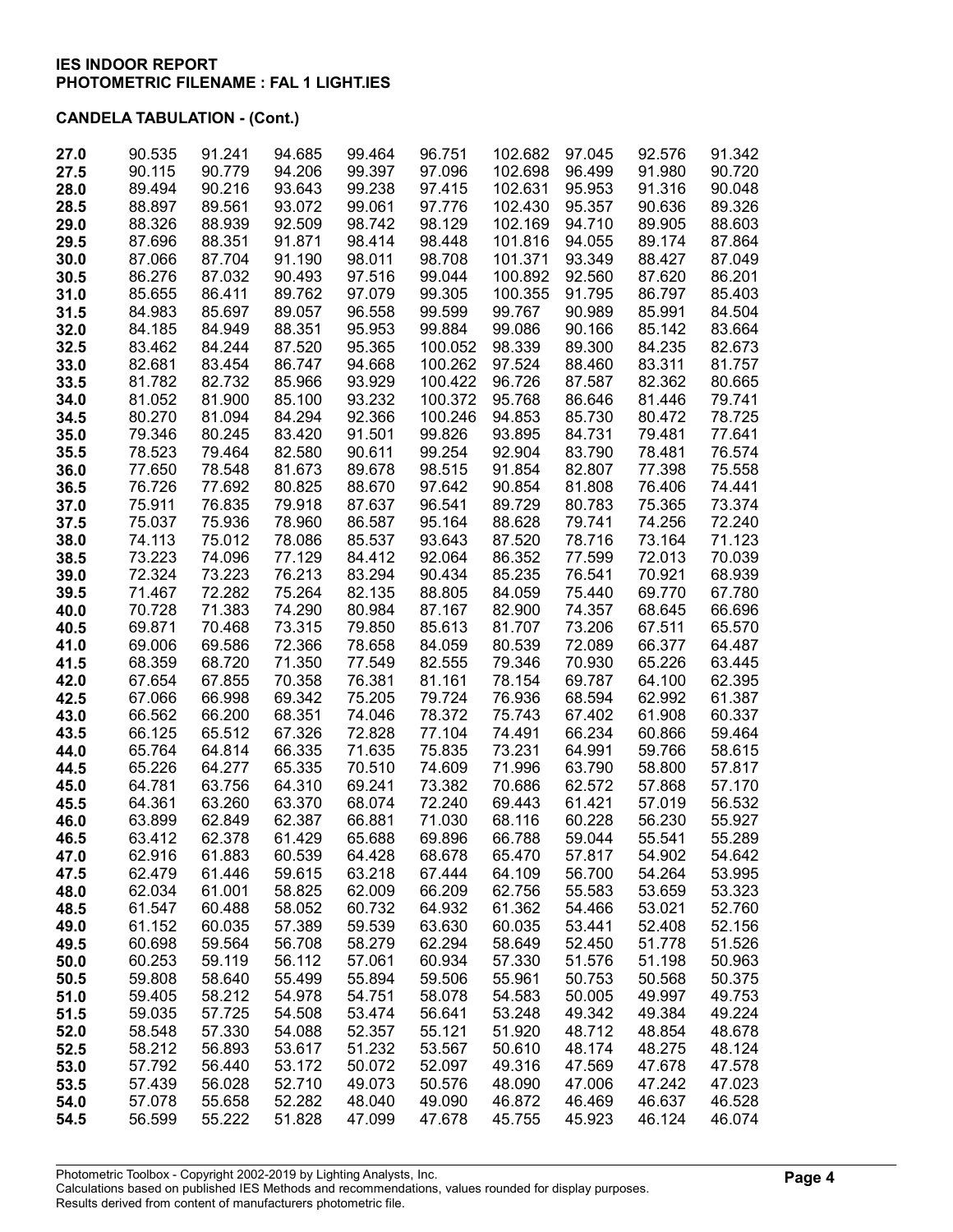|      | 56.221 | 54.886 | 51.391 | 46.250 | 46.242 | 44.621 | 45.385 | 45.587 | 45.536 |
|------|--------|--------|--------|--------|--------|--------|--------|--------|--------|
| 55.0 |        |        |        |        |        |        |        |        |        |
| 55.5 | 55.969 | 54.508 | 50.946 | 45.545 | 44.890 | 43.562 | 44.848 | 45.100 | 45.091 |
| 56.0 | 55.625 | 54.121 | 50.534 | 44.822 | 43.529 | 42.672 | 44.310 | 44.604 | 44.587 |
| 56.5 | 55.280 | 53.735 | 50.072 | 44.243 | 42.260 | 41.824 | 43.789 | 44.125 | 44.100 |
| 57.0 | 54.986 | 53.424 | 49.661 | 43.621 | 41.076 | 41.177 | 43.302 | 43.630 | 43.646 |
| 57.5 | 54.634 | 53.004 | 49.249 | 43.033 | 39.900 | 40.664 | 42.798 | 43.151 | 43.193 |
|      |        |        | 48.812 |        |        |        | 42.260 |        |        |
| 58.0 | 54.356 | 52.668 |        | 42.605 | 38.808 | 40.244 |        | 42.697 | 42.731 |
| 58.5 | 53.970 | 52.357 | 48.443 | 42.277 | 37.850 | 39.799 | 41.782 | 42.227 | 42.244 |
| 59.0 | 53.710 | 52.004 | 48.056 | 41.882 | 37.036 | 39.388 | 41.311 | 41.748 | 41.815 |
| 59.5 | 53.382 | 51.668 | 47.653 | 41.538 | 36.364 | 38.984 | 40.807 | 41.336 | 41.429 |
| 60.0 | 53.029 | 51.358 | 47.284 | 41.177 | 35.860 | 38.564 | 40.370 | 40.883 | 40.942 |
| 60.5 | 52.718 | 51.038 | 46.922 | 40.807 | 35.440 | 38.119 | 39.900 | 40.412 | 40.564 |
|      | 52.441 | 50.711 | 46.544 | 40.421 | 35.095 | 37.682 | 39.421 | 40.001 | 40.076 |
| 61.0 |        |        |        |        |        |        |        |        |        |
| 61.5 | 52.214 | 50.425 | 46.116 | 40.076 | 34.784 | 37.271 | 39.001 | 39.564 | 39.715 |
| 62.0 | 51.878 | 50.089 | 45.797 | 39.648 | 34.490 | 36.868 | 38.539 | 39.144 | 39.253 |
| 62.5 | 51.568 | 49.770 | 45.436 | 39.304 | 34.146 | 36.431 | 38.128 | 38.732 | 38.816 |
| 63.0 | 51.299 | 49.459 | 45.058 | 38.926 | 33.818 | 36.011 | 37.708 | 38.262 | 38.455 |
| 63.5 | 50.946 | 49.148 | 44.722 | 38.556 | 33.482 | 35.591 | 37.279 | 37.901 | 38.010 |
| 64.0 | 50.669 | 48.880 | 44.411 | 38.203 | 33.138 | 35.213 | 36.834 | 37.498 | 37.632 |
|      |        |        |        |        |        |        |        | 37.111 |        |
| 64.5 | 50.467 | 48.577 | 44.041 | 37.808 | 32.785 | 34.784 | 36.448 |        | 37.220 |
| 65.0 | 50.182 | 48.275 | 43.764 | 37.456 | 32.449 | 34.398 | 36.036 | 36.691 | 36.834 |
| 65.5 | 49.862 | 47.981 | 43.386 | 37.120 | 32.096 | 33.953 | 35.582 | 36.347 | 36.439 |
| 66.0 | 49.585 | 47.720 | 43.084 | 36.750 | 31.752 | 33.575 | 35.204 | 35.944 | 36.061 |
| 66.5 | 49.342 | 47.401 | 42.748 | 36.364 | 31.416 | 33.188 | 34.784 | 35.549 | 35.708 |
| 67.0 | 49.081 | 47.158 | 42.420 | 36.078 | 31.013 | 32.768 | 34.356 | 35.154 | 35.314 |
| 67.5 | 48.770 | 46.864 | 42.084 | 35.725 | 30.702 | 32.357 | 34.012 | 34.784 | 34.927 |
|      |        |        |        |        |        |        |        |        |        |
| 68.0 | 48.502 | 46.561 | 41.790 | 35.322 | 30.374 | 32.029 | 33.634 | 34.398 | 34.583 |
| 68.5 | 48.266 | 46.284 | 41.488 | 35.011 | 30.005 | 31.592 | 33.239 | 34.062 | 34.255 |
| 69.0 | 48.023 | 46.040 | 41.160 | 34.667 | 29.644 | 31.256 | 32.894 | 33.684 | 33.818 |
| 69.5 | 47.754 | 45.755 | 40.866 | 34.297 | 29.308 | 30.895 | 32.508 | 33.323 | 33.482 |
| 70.0 | 47.519 | 45.511 | 40.538 | 33.995 | 28.946 | 30.484 | 32.164 | 32.970 | 33.163 |
| 70.5 | 47.208 | 45.226 | 40.211 | 33.667 | 28.594 | 30.122 | 31.794 | 32.634 | 32.726 |
| 71.0 | 46.939 | 44.957 | 39.976 | 33.289 | 28.249 | 29.761 | 31.424 | 32.248 | 32.432 |
|      |        |        |        |        |        |        |        |        |        |
| 71.5 | 46.729 | 44.747 | 39.682 | 32.995 | 27.913 | 29.400 | 31.063 | 31.920 | 32.088 |
| 72.0 | 46.486 | 44.470 | 39.371 | 32.651 | 27.586 | 29.014 | 30.727 | 31.559 | 31.752 |
| 72.5 | 46.259 | 44.209 | 39.110 | 32.298 | 27.241 | 28.678 | 30.374 | 31.240 | 31.399 |
| 73.0 | 45.982 | 43.957 | 38.825 | 32.021 | 26.905 | 28.316 | 30.047 | 30.878 | 31.072 |
| 73.5 | 45.721 | 43.722 | 38.531 | 31.676 | 26.569 | 27.955 | 29.686 | 30.568 | 30.727 |
| 74.0 | 45.545 | 43.445 | 38.262 | 31.340 | 26.250 | 27.611 | 29.366 | 30.232 | 30.416 |
| 74.5 | 45.352 | 43.184 | 37.960 | 31.063 | 25.889 | 27.258 | 29.030 | 29.904 | 30.072 |
| 75.0 | 45.074 | 42.974 | 37.699 | 30.769 | 25.595 | 26.947 | 28.720 | 29.602 | 29.728 |
|      |        |        |        |        |        |        |        |        |        |
| 75.5 | 44.797 | 42.714 | 37.464 | 30.433 | 25.276 | 26.628 | 28.384 | 29.240 | 29.417 |
| 76.0 | 44.570 | 42.479 | 37.204 | 30.148 | 24.931 | 26.267 | 28.048 | 28.930 | 29.081 |
| 76.5 | 44.302 | 42.244 | 36.910 | 29.862 | 24.604 | 25.973 | 27.728 | 28.610 | 28.787 |
| 77.0 | 44.033 | 41.992 | 36.700 | 29.560 | 24.318 | 25.654 | 27.392 | 28.316 | 28.484 |
| 77.5 | 43.898 | 41.790 | 36.422 | 29.249 | 23.982 | 25.301 | 27.090 | 27.980 | 28.207 |
| 78.0 | 43.646 | 41.538 | 36.128 | 28.980 | 23.705 | 25.015 | 26.788 | 27.670 | 27.871 |
| 78.5 | 43.361 | 41.286 | 35.918 | 28.644 | 23.377 | 24.704 | 26.485 | 27.367 | 27.577 |
|      |        |        |        |        |        |        |        |        |        |
| 79.0 | 43.210 | 41.051 | 35.666 | 28.400 | 23.075 | 24.368 | 26.166 | 27.073 | 27.216 |
| 79.5 | 42.916 | 40.824 | 35.381 | 28.148 | 22.772 | 24.058 | 25.864 | 26.754 | 26.939 |
| 80.0 | 42.781 | 40.589 | 35.171 | 27.821 | 22.487 | 23.755 | 25.561 | 26.460 | 26.645 |
| 80.5 | 42.538 | 40.387 | 34.902 | 27.569 | 22.218 | 23.461 | 25.242 | 26.191 | 26.384 |
| 81.0 | 42.294 | 40.169 | 34.658 | 27.300 | 21.924 | 23.159 | 24.990 | 25.880 | 26.040 |
| 81.5 | 42.134 | 39.908 | 34.440 | 27.031 | 21.680 | 22.907 | 24.704 | 25.603 | 25.763 |
|      | 41.857 | 39.690 | 34.180 | 26.796 | 21.403 | 22.604 | 24.385 | 25.351 | 25.502 |
| 82.0 |        |        |        |        |        |        |        |        |        |
| 82.5 | 41.672 | 39.514 | 33.919 | 26.552 | 21.118 | 22.294 | 24.116 | 25.066 | 25.225 |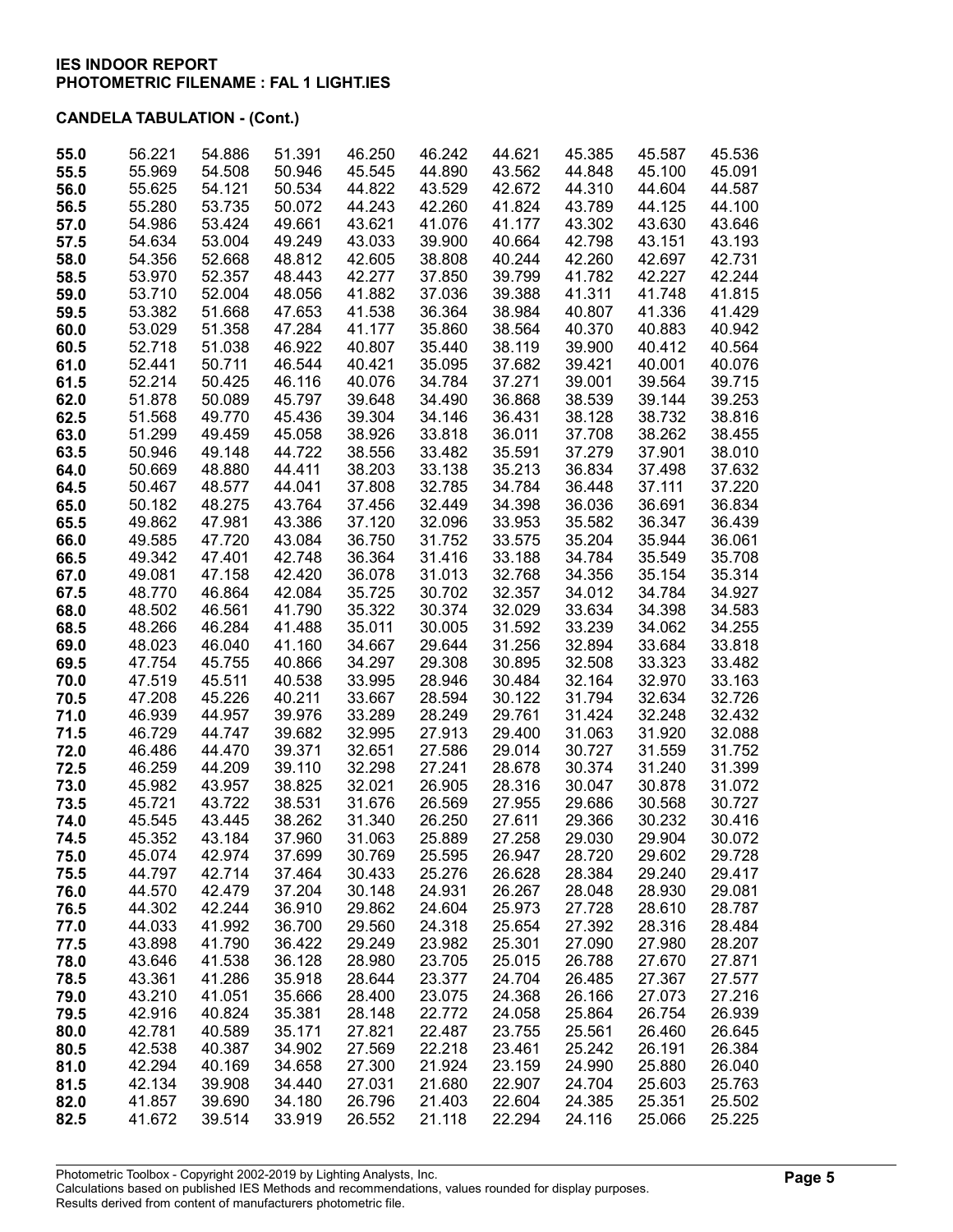| 83.0  | 41.395 | 39.253 | 33.718 | 26.275 | 20.840 | 22.042 | 23.848 | 24.780 | 24.931 |
|-------|--------|--------|--------|--------|--------|--------|--------|--------|--------|
| 83.5  | 41.194 | 39.068 | 33.491 | 26.023 | 20.588 | 21.781 | 23.562 | 24.486 | 24.637 |
| 84.0  | 41.017 | 38.867 | 33.239 | 25.813 | 20.328 | 21.496 | 23.310 | 24.242 | 24.360 |
| 84.5  | 40.799 | 38.623 | 33.054 | 25.544 | 20.084 | 21.227 | 23.024 | 23.940 | 24.074 |
| 85.0  | 40.622 | 38.405 | 32.836 | 25.326 | 19.858 | 20.958 | 22.781 | 23.696 | 23.873 |
| 85.5  | 40.429 | 38.203 | 32.592 | 25.099 | 19.589 | 20.672 | 22.546 | 23.428 | 23.579 |
| 86.0  | 40.228 | 37.993 | 32.382 | 24.856 | 19.370 | 20.446 | 22.243 | 23.108 | 23.369 |
| 86.5  | 40.018 | 37.825 | 32.214 | 24.646 | 19.127 | 20.185 | 21.991 | 22.873 | 23.024 |
| 87.0  | 39.791 | 37.615 | 31.970 | 24.486 | 18.908 | 19.942 | 21.764 | 22.655 | 22.789 |
| 87.5  | 39.606 | 37.397 | 31.794 | 24.234 | 18.740 | 19.715 | 21.512 | 22.378 | 22.571 |
| 88.0  | 39.430 | 37.271 | 31.618 | 24.074 | 18.488 | 19.488 | 21.294 | 22.151 | 22.294 |
| 88.5  | 39.236 | 37.078 | 31.424 | 23.898 | 18.337 | 19.261 | 21.059 | 21.924 | 22.050 |
| 89.0  | 39.203 | 36.968 | 31.282 | 23.705 | 18.161 | 19.102 | 20.832 | 21.664 | 21.773 |
| 89.5  | 39.220 | 36.960 | 31.282 | 23.688 | 18.035 | 18.934 | 20.622 | 21.454 | 21.563 |
| 90.0  | 39.144 | 37.010 | 31.340 | 23.722 | 18.102 | 18.892 | 20.538 | 21.328 | 21.420 |
| 90.5  | 39.270 | 37.061 | 31.349 | 23.747 | 18.102 | 18.908 | 20.488 | 21.260 | 21.378 |
| 91.0  | 39.379 | 37.094 | 31.399 | 23.797 | 18.085 | 18.908 | 20.446 | 21.227 | 21.336 |
| 91.5  | 39.413 | 37.195 | 31.441 | 23.848 | 18.144 | 18.917 | 20.437 | 21.210 | 21.260 |
| 92.0  | 39.480 | 37.187 | 31.525 | 23.831 | 18.152 | 18.917 | 20.395 | 21.143 | 21.235 |
| 92.5  | 39.530 | 37.254 | 31.559 | 23.898 | 18.203 | 18.892 | 20.362 | 21.076 | 21.176 |
| 93.0  | 39.598 | 37.313 | 31.559 | 23.957 | 18.186 | 18.841 | 20.362 | 21.050 | 21.143 |
| 93.5  | 39.698 | 37.355 | 31.676 | 23.982 | 18.270 | 18.850 | 20.362 | 21.017 | 21.084 |
| 94.0  | 39.740 | 37.439 | 31.710 | 24.049 | 18.253 | 18.833 | 20.286 | 20.983 | 21.017 |
| 94.5  | 39.799 | 37.464 | 31.760 | 24.066 | 18.295 | 18.791 | 20.311 | 20.924 | 20.916 |
| 95.0  | 39.925 | 37.523 | 31.794 | 24.108 | 18.295 | 18.791 | 20.252 | 20.807 | 20.857 |
| 95.5  | 39.908 | 37.615 | 31.836 | 24.158 | 18.320 | 18.782 | 20.210 | 20.773 | 20.832 |
| 96.0  | 40.009 | 37.657 | 31.895 | 24.192 | 18.337 | 18.766 | 20.168 | 20.731 | 20.723 |
| 96.5  | 40.060 | 37.699 | 31.996 | 24.217 | 18.388 | 18.740 | 20.118 | 20.639 | 20.672 |
| 97.0  | 40.118 | 37.758 | 31.979 | 24.276 | 18.379 | 18.724 | 20.093 | 20.580 | 20.563 |
| 97.5  | 40.160 | 37.808 | 32.029 | 24.343 | 18.388 | 18.682 | 20.068 | 20.563 | 20.521 |
| 98.0  | 40.253 | 37.817 | 32.088 | 24.335 | 18.455 | 18.698 | 19.992 | 20.479 | 20.454 |
| 98.5  | 40.261 | 37.892 | 32.130 | 24.410 | 18.463 | 18.648 | 19.967 | 20.420 | 20.370 |
| 99.0  | 40.312 | 37.943 | 32.130 | 24.478 | 18.488 | 18.598 | 19.950 | 20.353 | 20.303 |
| 99.5  | 40.370 | 37.960 | 32.189 | 24.452 | 18.505 | 18.598 | 19.858 | 20.286 | 20.185 |
| 100.0 | 40.387 | 38.002 | 32.214 | 24.503 | 18.547 | 18.564 | 19.841 | 20.227 | 20.135 |
| 100.5 | 40.454 | 38.010 | 32.222 | 24.545 | 18.556 | 18.539 | 19.816 | 20.143 | 20.051 |
| 101.0 | 40.446 | 38.035 | 32.256 | 24.595 | 18.598 | 18.505 | 19.765 | 20.051 | 19.967 |
| 101.5 | 40.538 | 38.052 | 32.290 | 24.612 | 18.614 | 18.446 | 19.706 | 20.000 | 19.849 |
| 102.0 | 40.505 | 38.077 | 32.281 | 24.654 | 18.682 | 18.430 | 19.648 | 19.908 | 19.816 |
| 102.5 | 40.530 | 38.077 | 32.290 | 24.662 | 18.682 | 18.404 | 19.572 | 19.824 | 19.732 |
| 103.0 | 40.538 | 38.102 | 32.306 | 24.696 | 18.732 | 18.337 | 19.505 | 19.757 | 19.656 |
| 103.5 | 40.538 | 38.111 | 32.290 | 24.746 | 18.715 | 18.312 | 19.454 | 19.706 | 19.505 |
| 104.0 | 40.606 | 38.119 | 32.256 | 24.696 | 18.732 | 18.270 | 19.379 | 19.622 | 19.471 |
| 104.5 | 40.622 | 38.153 | 32.264 | 24.746 | 18.749 | 18.220 | 19.278 | 19.522 | 19.337 |
| 105.0 | 40.547 | 38.161 | 32.248 | 24.772 | 18.799 | 18.169 | 19.186 | 19.463 | 19.244 |
| 105.5 | 40.589 | 38.111 | 32.239 | 24.721 | 18.816 | 18.127 | 19.093 | 19.354 | 19.135 |
| 106.0 | 40.622 | 38.119 | 32.264 | 24.738 | 18.791 | 18.094 | 19.001 | 19.236 | 19.068 |
| 106.5 | 40.606 | 38.136 | 32.248 | 24.738 | 18.816 | 18.052 | 18.917 | 19.152 | 18.959 |
| 107.0 | 40.631 | 38.136 | 32.222 | 24.730 | 18.791 | 18.018 | 18.816 | 19.026 | 18.875 |
| 107.5 | 40.606 | 38.111 | 32.214 | 24.721 | 18.791 | 17.968 | 18.732 | 18.925 | 18.732 |
| 108.0 | 40.606 | 38.102 | 32.197 | 24.763 | 18.816 | 17.867 | 18.640 | 18.757 | 18.589 |
| 108.5 | 40.622 | 38.094 | 32.214 | 24.721 | 18.782 | 17.850 | 18.556 | 18.656 | 18.438 |
| 109.0 | 40.547 | 38.086 | 32.172 | 24.721 | 18.799 | 17.758 | 18.463 | 18.514 | 18.346 |
| 109.5 | 40.572 | 38.027 | 32.130 | 24.688 | 18.757 | 17.732 | 18.371 | 18.404 | 18.136 |
| 110.0 | 40.530 | 38.035 | 32.105 | 24.688 | 18.782 | 17.690 | 18.278 | 18.236 | 18.068 |
| 110.5 | 40.538 | 37.968 | 32.105 | 24.679 | 18.749 | 17.640 | 18.161 | 18.152 | 17.858 |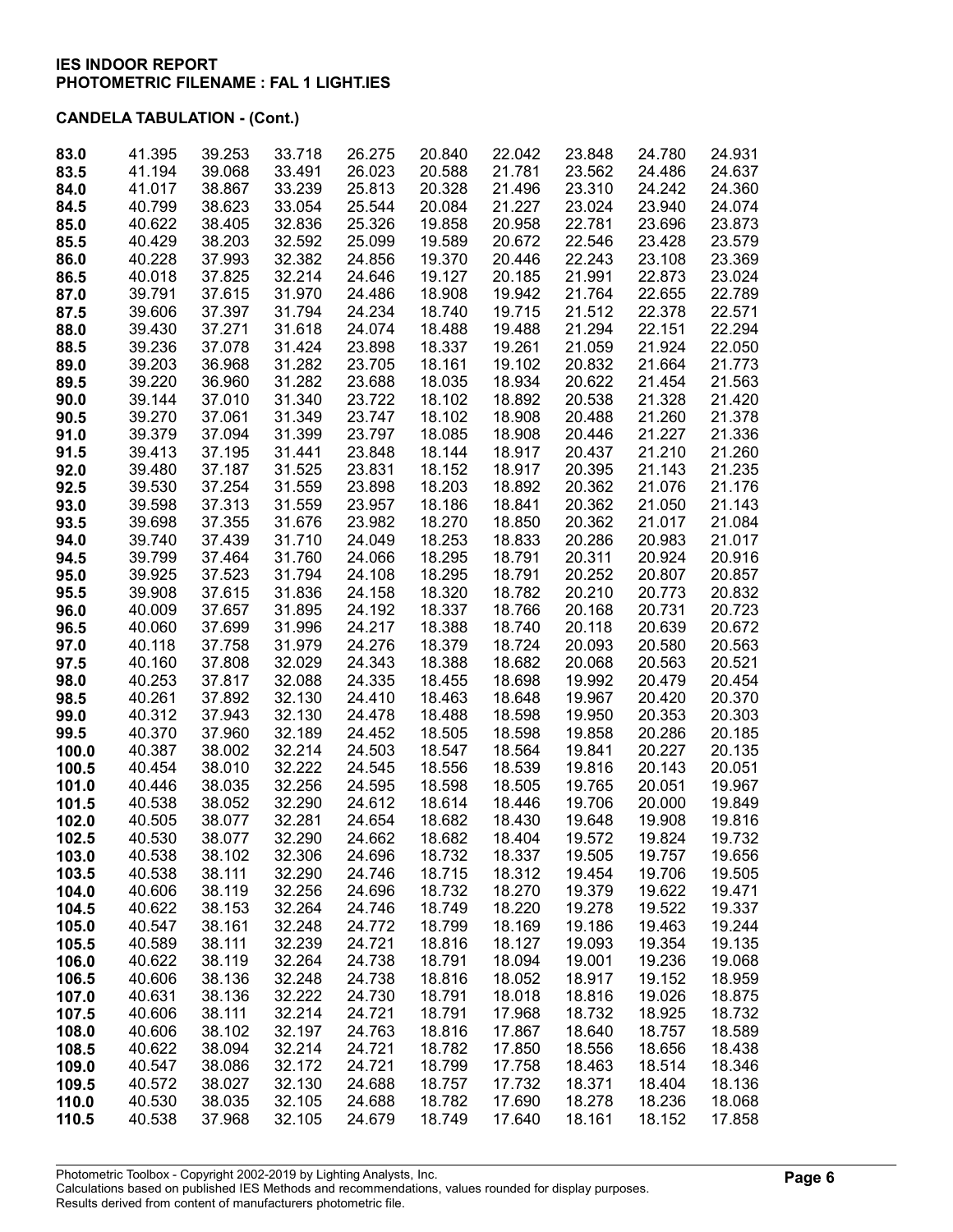| 111.0 | 40.488 | 37.976 | 32.071 | 24.704 | 18.757 | 17.590 | 18.085 | 18.010 | 17.707 |
|-------|--------|--------|--------|--------|--------|--------|--------|--------|--------|
| 111.5 | 40.463 | 37.951 | 32.071 | 24.671 | 18.715 | 17.548 | 17.951 | 17.892 | 17.632 |
| 112.0 | 40.362 | 37.934 | 32.038 | 24.662 | 18.707 | 17.464 | 17.867 | 17.741 | 17.447 |
| 112.5 | 40.387 | 37.901 | 31.970 | 24.637 | 18.724 | 17.438 | 17.791 | 17.623 | 17.279 |
| 113.0 | 40.370 | 37.850 | 31.970 | 24.612 | 18.715 | 17.363 | 17.699 | 17.497 | 17.128 |
| 113.5 | 40.320 | 37.808 | 31.928 | 24.578 | 18.690 | 17.329 | 17.564 | 17.321 | 17.010 |
| 114.0 | 40.253 | 37.783 | 31.870 | 24.578 | 18.682 | 17.287 | 17.480 | 17.228 | 16.876 |
|       |        |        |        |        |        |        |        |        |        |
| 114.5 | 40.270 | 37.733 | 31.844 | 24.536 | 18.673 | 17.203 | 17.396 | 17.035 | 16.708 |
| 115.0 | 40.169 | 37.674 | 31.769 | 24.503 | 18.631 | 17.153 | 17.220 | 16.850 | 16.514 |
| 115.5 | 40.135 | 37.682 | 31.735 | 24.478 | 18.640 | 17.086 | 17.178 | 16.682 | 16.363 |
| 116.0 | 40.051 | 37.565 | 31.668 | 24.419 | 18.572 | 17.077 | 17.035 | 16.456 | 16.187 |
| 116.5 | 40.060 | 37.531 | 31.626 | 24.410 | 18.598 | 16.976 | 16.892 | 16.279 | 16.010 |
| 117.0 | 39.950 | 37.472 | 31.559 | 24.368 | 18.556 | 16.943 | 16.834 | 16.120 | 15.708 |
| 117.5 | 39.858 | 37.388 | 31.534 | 24.326 | 18.514 | 16.884 | 16.741 | 15.893 | 15.548 |
|       |        |        |        |        |        |        |        |        |        |
| 118.0 | 39.808 | 37.330 | 31.433 | 24.259 | 18.480 | 16.808 | 16.607 | 15.725 | 15.280 |
| 118.5 | 39.732 | 37.296 | 31.382 | 24.226 | 18.430 | 16.750 | 16.489 | 15.540 | 15.086 |
| 119.0 | 39.631 | 37.187 | 31.324 | 24.209 | 18.404 | 16.699 | 16.422 | 15.347 | 14.851 |
| 119.5 | 39.547 | 37.136 | 31.265 | 24.167 | 18.404 | 16.649 | 16.271 | 15.128 | 14.599 |
| 120.0 | 39.472 | 37.086 | 31.214 | 24.100 | 18.346 | 16.590 | 16.204 | 14.902 | 14.372 |
| 120.5 | 39.413 | 36.952 | 31.147 | 24.016 | 18.304 | 16.506 | 16.078 | 14.700 | 14.154 |
| 121.0 | 39.329 | 36.893 | 31.046 | 24.016 | 18.236 | 16.447 | 15.943 | 14.515 | 13.927 |
| 121.5 | 39.178 | 36.834 | 30.962 | 23.974 | 18.236 | 16.363 | 15.884 | 14.330 | 13.692 |
|       |        |        |        |        |        |        |        |        |        |
| 122.0 | 39.110 | 36.708 | 30.904 | 23.873 | 18.211 | 16.296 | 15.767 | 14.120 | 13.448 |
| 122.5 | 38.993 | 36.624 | 30.845 | 23.814 | 18.144 | 16.271 | 15.658 | 13.944 | 13.247 |
| 123.0 | 38.900 | 36.548 | 30.736 | 23.789 | 18.102 | 16.170 | 15.565 | 13.751 | 13.020 |
| 123.5 | 38.774 | 36.389 | 30.643 | 23.680 | 18.068 | 16.120 | 15.473 | 13.583 | 12.743 |
| 124.0 | 38.758 | 36.271 | 30.584 | 23.646 | 18.052 | 16.069 | 15.322 | 13.381 | 12.558 |
| 124.5 | 38.548 | 36.187 | 30.492 | 23.587 | 17.984 | 15.985 | 15.246 | 13.213 | 12.356 |
| 125.0 | 38.405 | 36.053 | 30.408 | 23.520 | 17.926 | 15.968 | 15.170 | 13.028 | 12.146 |
| 125.5 | 38.262 | 35.944 | 30.282 | 23.428 | 17.884 | 15.893 | 15.078 | 12.869 | 11.987 |
| 126.0 | 38.094 | 35.792 | 30.190 | 23.377 | 17.867 | 15.859 | 15.019 | 12.726 | 11.810 |
|       |        |        |        |        |        |        |        |        |        |
| 126.5 | 38.027 | 35.650 | 30.080 | 23.293 | 17.825 | 15.817 | 14.910 | 12.558 | 11.634 |
| 127.0 | 37.775 | 35.540 | 29.988 | 23.251 | 17.800 | 15.775 | 14.784 | 12.424 | 11.458 |
| 127.5 | 37.607 | 35.372 | 29.862 | 23.176 | 17.766 | 15.708 | 14.717 | 12.306 | 11.323 |
| 128.0 | 37.489 | 35.221 | 29.753 | 23.083 | 17.707 | 15.691 | 14.641 | 12.121 | 11.172 |
| 128.5 | 37.304 | 35.053 | 29.635 | 23.033 | 17.707 | 15.674 | 14.532 | 11.970 | 11.029 |
| 129.0 | 37.120 | 34.961 | 29.534 | 22.940 | 17.632 | 15.599 | 14.448 | 11.802 | 10.886 |
| 129.5 | 36.994 | 34.776 | 29.392 | 22.882 | 17.598 | 15.548 | 14.389 | 11.659 | 10.794 |
| 130.0 | 36.750 | 34.658 | 29.274 | 22.764 | 17.564 | 15.456 | 14.238 | 11.525 | 10.660 |
| 130.5 | 36.607 | 34.490 | 29.140 | 22.705 | 17.564 | 15.431 | 14.179 | 11.399 | 10.483 |
| 131.0 | 36.439 | 34.322 | 29.014 | 22.655 | 17.480 | 15.380 | 14.095 | 11.281 | 10.408 |
|       |        |        |        |        |        |        |        |        |        |
| 131.5 | 36.296 | 34.180 | 28.904 | 22.546 | 17.447 | 15.347 | 13.994 | 11.122 | 10.332 |
| 132.0 | 36.053 | 34.012 | 28.745 | 22.520 | 17.422 | 15.313 | 13.910 | 11.004 | 10.189 |
| 132.5 | 35.834 | 33.793 | 28.627 | 22.394 | 17.371 | 15.263 | 13.852 | 10.878 | 10.063 |
| 133.0 | 35.683 | 33.634 | 28.493 | 22.294 | 17.296 | 15.212 | 13.751 | 10.769 | 10.038 |
| 133.5 | 35.456 | 33.466 | 28.350 | 22.226 | 17.287 | 15.170 | 13.675 | 10.685 | 9.912  |
| 134.0 | 35.272 | 33.264 | 28.216 | 22.126 | 17.212 | 15.154 | 13.583 | 10.567 | 9.870  |
| 134.5 | 35.095 | 33.079 | 28.073 | 22.016 | 17.203 | 15.103 | 13.524 | 10.441 | 9.761  |
| 135.0 | 34.885 | 32.903 | 27.896 | 21.916 | 17.136 | 15.036 | 13.440 | 10.366 | 9.677  |
|       |        |        |        |        |        |        |        |        |        |
| 135.5 | 34.684 | 32.676 | 27.787 | 21.832 | 17.086 | 15.044 | 13.356 | 10.273 | 9.593  |
| 136.0 | 34.457 | 32.558 | 27.619 | 21.731 | 17.027 | 14.952 | 13.255 | 10.122 | 9.484  |
| 136.5 | 34.247 | 32.365 | 27.476 | 21.664 | 16.985 | 14.910 | 13.163 | 10.055 | 9.374  |
| 137.0 | 34.012 | 32.138 | 27.325 | 21.538 | 16.943 | 14.860 | 13.129 | 9.954  | 9.257  |
| 137.5 | 33.776 | 31.945 | 27.174 | 21.445 | 16.859 | 14.818 | 13.003 | 9.836  | 9.215  |
| 138.0 | 33.524 | 31.744 | 27.014 | 21.361 | 16.842 | 14.742 | 12.961 | 9.786  | 9.190  |
| 138.5 | 33.331 | 31.525 | 26.880 | 21.252 | 16.792 | 14.742 | 12.928 | 9.702  | 9.080  |
|       |        |        |        |        |        |        |        |        |        |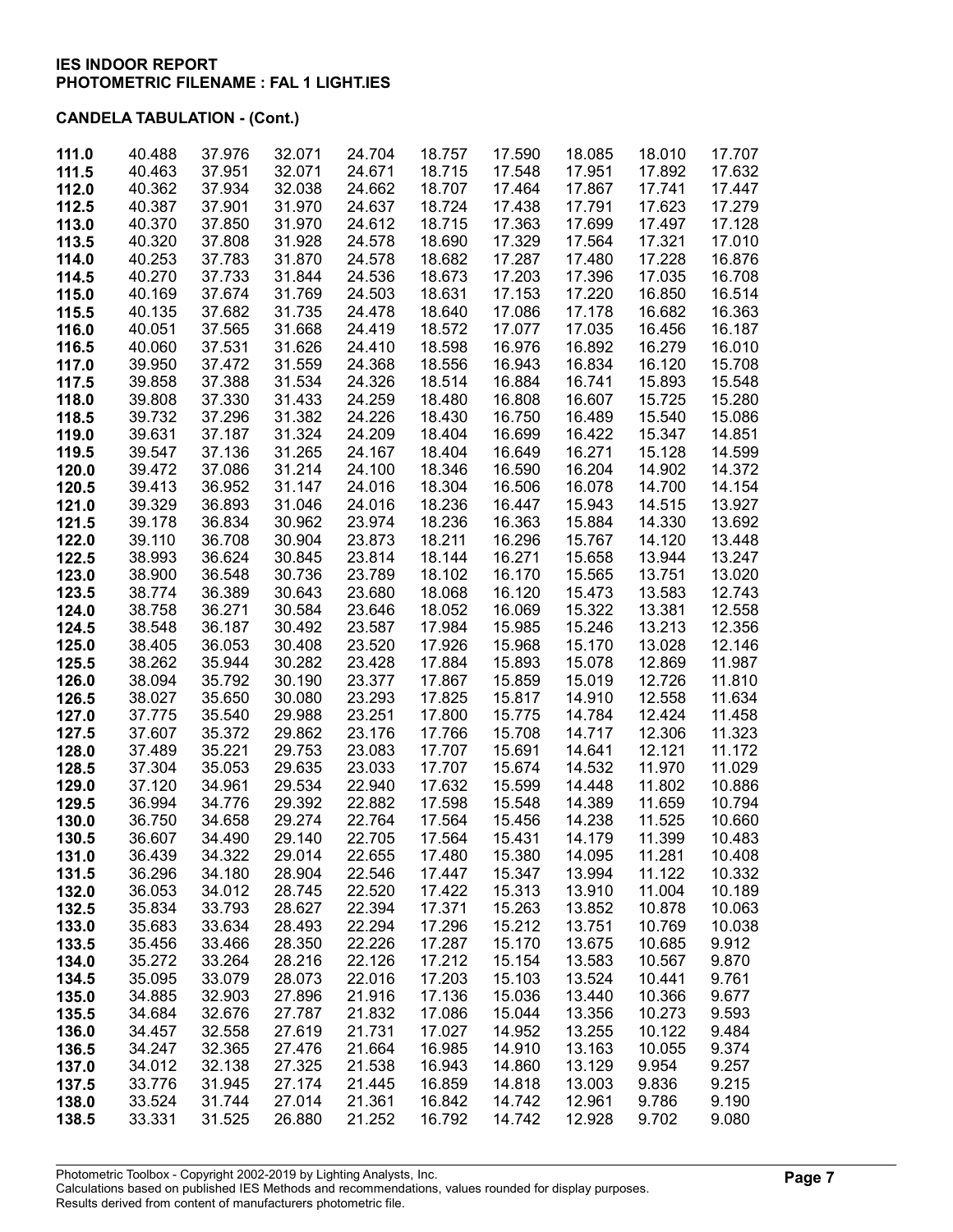| 139.0          | 33.079           | 31.349           | 26.704           | 21.126           | 16.699           | 14.717           | 12.810           | 9.584          | 9.013          |
|----------------|------------------|------------------|------------------|------------------|------------------|------------------|------------------|----------------|----------------|
| 139.5          | 32.861           | 31.122           | 26.536           | 21.025           | 16.657           | 14.658           | 12.751           | 9.517          | 8.929          |
| 140.0          | 32.693           | 30.920           | 26.309           | 20.941           | 16.632           | 14.641           | 12.692           | 9.425          | 8.845          |
| 140.5          | 32.458           | 30.677           | 26.191           | 20.782           | 16.531           | 14.566           | 12.583           | 9.358          | 8.770          |
| 141.0          | 32.222           | 30.517           | 26.006           | 20.723           | 16.498           | 14.507           | 12.550           | 9.240          | 8.669          |
| 141.5          | 32.021           | 30.248           | 25.855           | 20.588           | 16.430           | 14.498           | 12.466           | 9.156          | 8.585          |
| 142.0          | 31.777           | 30.047           | 25.662           | 20.454           | 16.346           | 14.448           | 12.398           | 9.055          | 8.484          |
| 142.5          | 31.483           | 29.837           | 25.502           | 20.353           | 16.296           | 14.389           | 12.356           | 9.013          | 8.383          |
| 143.0          | 31.248           | 29.593           | 25.318           | 20.219           | 16.237           | 14.372           | 12.298           | 8.879          | 8.358          |
| 143.5          | 30.996           | 29.350           | 25.116           | 20.084           | 16.170           | 14.297           | 12.197           | 8.803          | 8.282          |
| 144.0          | 30.761           | 29.123           | 24.940           | 19.984           | 16.078           | 14.238           | 12.180           | 8.736          | 8.232          |
| 144.5          | 30.509           | 28.888           | 24.763           | 19.874           | 16.019           | 14.255           | 12.163           | 8.686          | 8.173          |
| 145.0          | 30.240           | 28.686           | 24.604           | 19.706           | 15.943           | 14.188           | 12.071           | 8.576          | 8.131          |
| 145.5          | 29.996           | 28.451           | 24.419           | 19.614           | 15.893           | 14.129           | 12.012           | 8.534          | 8.123          |
| 146.0          | 29.719           | 28.199           | 24.217           | 19.488           | 15.809           | 14.062           | 11.987           | 8.476          | 8.173          |
| 146.5          | 29.476           | 27.938           | 24.007           | 19.354           | 15.716           | 14.036           | 11.911           | 8.350          | 8.165          |
| 147.0          | 29.232           | 27.712           | 23.848           | 19.219           | 15.632           | 13.986           | 11.920           | 8.291          | 8.140          |
| 147.5          | 28.980           | 27.426           | 23.654           | 19.085           | 15.607           | 13.944           | 11.844           | 8.240          | 8.165          |
| 148.0          | 28.678           | 27.191           | 23.444           | 18.959           | 15.498           | 13.885           | 11.794           | 8.173          | 8.182          |
| 148.5          | 28.392           | 26.964           | 23.268           | 18.816           | 15.456           | 13.835           | 11.752           | 8.098          | 8.198          |
| 149.0          | 28.090           | 26.737           | 23.058           | 18.698           | 15.355           | 13.801           | 11.735           | 8.022          | 8.240          |
| 149.5          | 27.880           | 26.477           | 22.856           | 18.530           | 15.263           | 13.776           | 11.684           | 7.988          | 8.282          |
| 150.0          | 27.594           | 26.191           | 22.655           | 18.413           | 15.162           | 13.692           | 11.642           | 7.930          | 8.274          |
| 150.5          | 27.317           | 25.973           | 22.445           | 18.278           | 15.112           | 13.675           | 11.617           | 7.896          | 8.324          |
| 151.0          | 27.048           | 25.670           | 22.260           | 18.110           | 15.019           | 13.608           | 11.567           | 7.888          | 8.383          |
| 151.5          | 26.804           | 25.427           | 22.067           | 17.993           | 14.935           | 13.574           | 11.525           | 7.820          | 8.350          |
| 152.0          | 26.452           | 25.200           | 21.840           | 17.875           | 14.860           | 13.507           | 11.491           | 7.745          | 8.333          |
| 152.5          | 26.166           | 24.906           | 21.655           | 17.699           | 14.759           | 13.474           | 11.424           | 7.736          | 8.366          |
| 153.0          | 25.948           | 24.629           | 21.403           | 17.522           | 14.692           | 13.432           | 11.432           | 7.703          | 8.358          |
| 153.5          | 25.612           | 24.385           | 21.227           | 17.388           | 14.591           | 13.364           | 11.416           | 7.694          | 8.392          |
| 154.0          | 25.326           | 24.116           | 21.000           | 17.254           | 14.507           | 13.306           | 11.348           | 7.678          | 8.366          |
| 154.5          | 25.015           | 23.831           | 20.765           | 17.086           | 14.431           | 13.247           | 11.348           | 7.678          | 8.350          |
| 155.0          | 24.704           | 23.537           | 20.563           | 16.926           | 14.356           | 13.180           | 11.298           | 7.669          | 8.350          |
| 155.5          | 24.427           | 23.251           | 20.353           | 16.758           | 14.255           | 13.129           | 11.231           | 7.686          | 8.400          |
| 156.0          | 24.158           | 22.999           | 20.126           | 16.640           | 14.154           | 13.096           | 11.231           | 7.694          | 8.400          |
| 156.5          | 23.789           | 22.722           | 19.883           | 16.456           | 14.095           | 13.020           | 11.231           | 7.661          | 8.450          |
| 157.0          | 23.562           | 22.462           | 19.690           | 16.279           | 13.961           | 12.970           | 11.180           | 7.594          | 8.434          |
| 157.5          | 23.234           | 22.176           | 19.446           | 16.120           | 13.852           | 12.886           | 11.164           | 7.560          | 8.392          |
| 158.0          | 22.940           | 21.865           | 19.253           | 15.985           | 13.776           | 12.844           | 11.155           | 7.501          | 8.392          |
| 158.5          | 22.680           | 21.622           | 19.051           | 15.800           | 13.650           | 12.776           | 11.113           | 7.392          | 8.383          |
| 159.0          | 22.352           | 21.353           | 18.791<br>18.572 | 15.632           | 13.549           | 12.684<br>12.659 | 11.096           | 7.350          | 8.392          |
| 159.5          | 22.050<br>21.739 | 21.050<br>20.748 | 18.337           | 15.490<br>15.280 | 13.448<br>13.339 | 12.566           | 11.080<br>11.021 | 7.249<br>7.241 | 8.400<br>8.392 |
| 160.0<br>160.5 | 21.462           | 20.471           | 18.119           | 15.120           | 13.247           | 12.533           | 10.970           | 7.199          | 8.383          |
| 161.0          | 21.134           | 20.168           | 17.867           | 14.969           | 13.154           | 12.449           | 10.920           | 7.182          | 8.450          |
| 161.5          | 20.782           | 19.883           | 17.657           | 14.750           | 13.028           | 12.382           | 10.844           | 7.081          | 8.484          |
| 162.0          | 20.454           | 19.597           | 17.371           | 14.566           | 12.928           | 12.298           | 10.769           | 7.014          | 8.526          |
| 162.5          | 20.143           | 19.303           | 17.153           | 14.423           | 12.869           | 12.239           | 10.651           | 6.938          | 8.526          |
| 163.0          | 19.832           | 18.992           | 16.918           | 14.230           | 12.709           | 12.155           | 10.391           | 6.888          | 8.543          |
| 163.5          | 19.496           | 18.715           | 16.657           | 14.062           | 12.642           | 12.071           | 10.114           | 6.762          | 8.593          |
| 164.0          | 19.219           | 18.404           | 16.430           | 13.902           | 12.541           | 12.046           | 9.769            | 6.552          | 8.568          |
| 164.5          | 18.875           | 18.085           | 16.187           | 13.675           | 12.415           | 11.945           | 9.341            | 6.367          | 8.408          |
| 165.0          | 18.547           | 17.766           | 15.943           | 13.499           | 12.298           | 11.785           | 8.946            | 6.275          | 8.156          |
| 165.5          | 18.194           | 17.480           | 15.691           | 13.297           | 12.188           | 11.600           | 8.526            | 6.233          | 7.820          |
| 166.0          | 17.892           | 17.170           | 15.431           | 13.138           | 12.046           | 11.306           | 8.022            | 6.199          | 7.434          |
| 166.5          | 17.531           | 16.842           | 15.137           | 12.961           | 11.886           | 10.903           | 7.602            | 6.115          | 6.888          |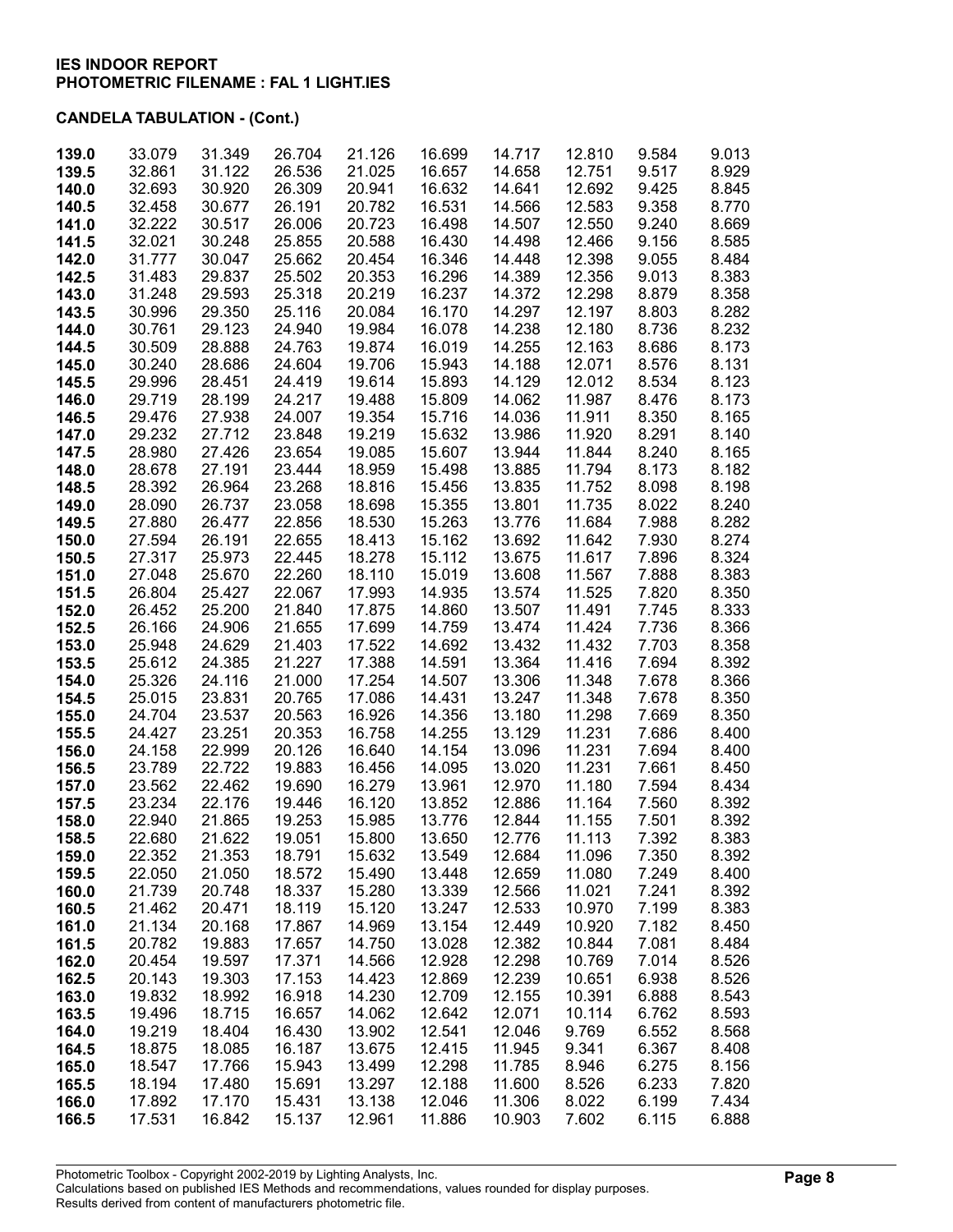| 167.0 | 17.161 | 16.531 | 14.902 | 12.793 | 11.634 | 10.475 | 7.266 | 6.073 | 6.241 |
|-------|--------|--------|--------|--------|--------|--------|-------|-------|-------|
| 167.5 | 16.834 | 16.220 | 14.658 | 12.583 | 11.273 | 9.962  | 6.930 | 5.897 | 5.678 |
| 168.0 | 16.456 | 15.851 | 14.322 | 12.424 | 10.769 | 9.408  | 6.720 | 5.779 | 5.006 |
| 168.5 | 16.111 | 15.523 | 14.070 | 12.222 | 10.324 | 8.887  | 6.586 | 5.636 | 4.385 |
| 169.0 | 15.758 | 15.221 | 13.835 | 11.920 | 9.719  | 8.333  | 6.434 | 5.359 | 3.646 |
| 169.5 | 15.389 | 14.902 | 13.524 | 11.550 | 9.181  | 7.795  | 6.376 | 5.057 | 2.856 |
| 170.0 | 15.002 | 14.557 | 13.213 | 11.054 | 8.576  | 7.384  | 6.258 | 4.620 | 2.125 |
| 170.5 | 14.633 | 14.120 | 12.886 | 10.542 | 8.064  | 7.115  | 6.090 | 4.082 | 1.537 |
| 171.0 | 14.255 | 13.717 | 12.407 | 10.004 | 7.636  | 6.846  | 5.956 | 3.612 | 0.941 |
| 171.5 | 13.910 | 13.373 | 11.995 | 9.442  | 7.342  | 6.695  | 5.720 | 3.209 | 0.622 |
| 172.0 | 13.507 | 12.986 | 11.592 | 8.904  | 7.081  | 6.586  | 5.317 | 2.730 | 0.554 |
| 172.5 | 13.163 | 12.457 | 11.029 | 8.509  | 6.854  | 6.392  | 4.847 | 2.260 | 0.546 |
| 173.0 | 12.558 | 11.978 | 10.492 | 8.140  | 6.661  | 6.174  | 4.368 | 1.806 | 0.521 |
| 173.5 | 11.836 | 11.432 | 9.887  | 7.703  | 6.418  | 5.729  | 3.738 | 1.529 | 0.445 |
| 174.0 | 11.449 | 10.727 | 9.190  | 7.350  | 6.216  | 5.082  | 3.091 | 1.411 | 0.386 |
| 174.5 | 10.819 | 10.046 | 8.560  | 6.947  | 5.838  | 4.435  | 2.470 | 1.268 | 0.328 |
| 175.0 | 10.063 | 9.316  | 7.955  | 6.443  | 5.292  | 3.696  | 1.974 | 1.159 | 0.252 |
| 175.5 | 9.080  | 8.467  | 7.241  | 5.930  | 4.620  | 2.890  | 1.688 | 0.958 | 0.185 |
| 176.0 | 8.098  | 7.526  | 6.535  | 5.317  | 3.906  | 2.192  | 1.495 | 0.798 | 0.244 |
| 176.5 | 7.039  | 6.468  | 5.704  | 4.452  | 3.074  | 1.688  | 1.277 | 0.563 | 0.193 |
| 177.0 | 5.804  | 5.393  | 4.771  | 3.570  | 2.327  | 1.420  | 1.075 | 0.370 | 0.160 |
| 177.5 | 4.528  | 4.183  | 3.889  | 2.780  | 1.714  | 1.252  | 0.907 | 0.244 | 0.160 |
| 178.0 | 3.167  | 2.932  | 2.965  | 1.890  | 1.260  | 1.042  | 0.714 | 0.202 | 0.269 |
| 178.5 | 2.016  | 1.873  | 1.957  | 1.201  | 1.016  | 0.857  | 0.538 | 0.218 | 0.185 |
| 179.0 | 1.184  | 1.126  | 1.050  | 0.748  | 0.790  | 0.680  | 0.420 | 0.202 | 0.210 |
| 179.5 | 0.420  | 0.638  | 0.403  | 0.403  | 0.546  | 0.546  | 0.260 | 0.210 | 0.294 |
| 180.0 | 0.302  | 0.302  | 0.302  | 0.302  | 0.302  | 0.302  | 0.302 | 0.302 | 0.302 |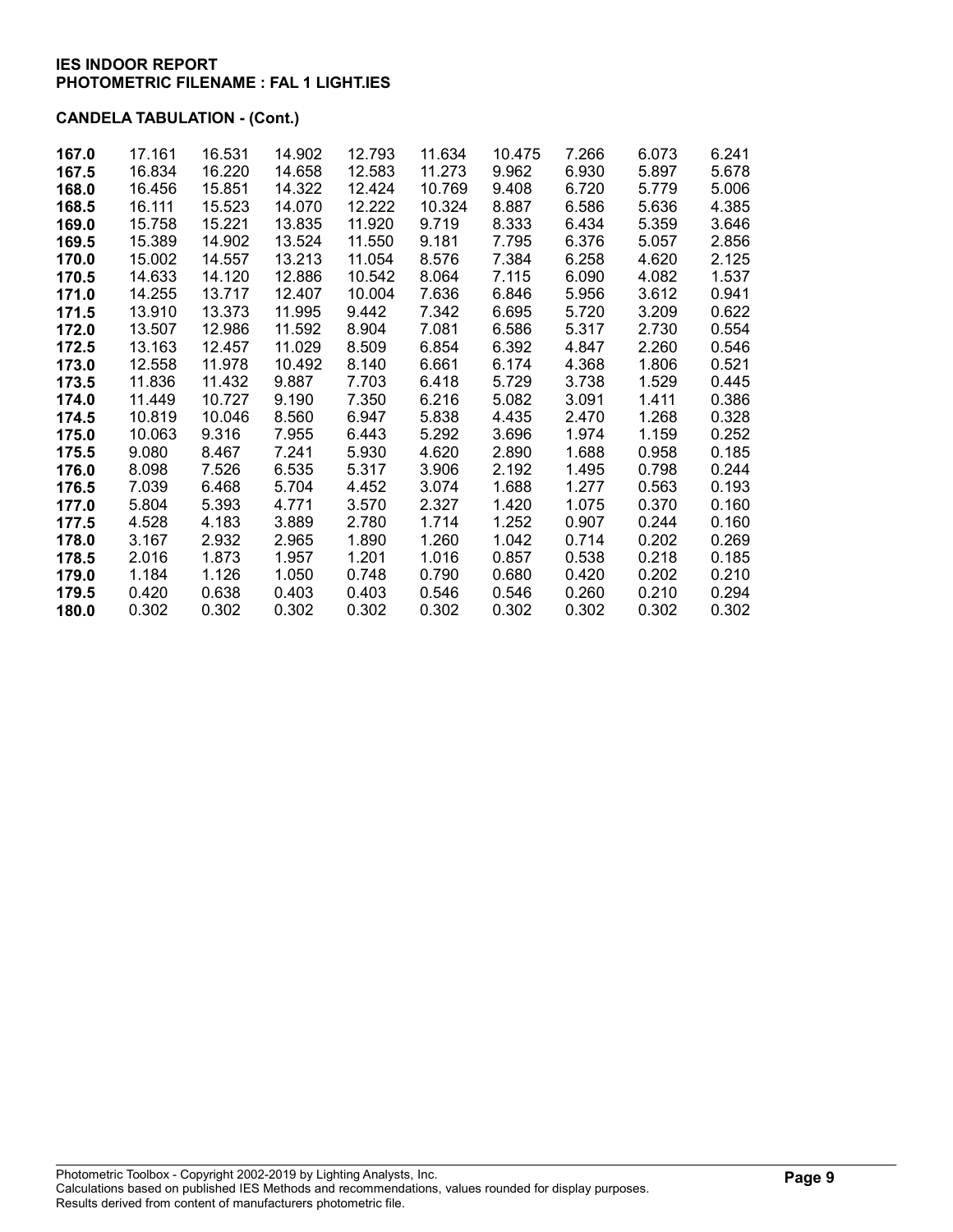#### ZONAL LUMEN SUMMARY

| Zone     | Lumens | %Lamp | %Fixt  |
|----------|--------|-------|--------|
| $0 - 20$ | 34.24  | N.A.  | 7.40   |
| $0 - 30$ | 78.63  | N.A.  | 16.90  |
| $0 - 40$ | 132.31 | N.A.  | 28.50  |
| $0 - 60$ | 226.40 | N.A.  | 48.70  |
| $0 - 80$ | 299.53 | N.A.  | 64.40  |
| $0 - 90$ | 329.08 | N.A.  | 70.80  |
| 10-90    | 321.32 | N.A.  | 69.10  |
| 20-40    | 98.07  | N.A.  | 21.10  |
| 20-50    | 148.67 | N.A.  | 32.00  |
| 40-70    | 132.86 | N.A.  | 28.60  |
| 60-80    | 73.13  | N.A.  | 15.70  |
| 70-80    | 34.36  | N.A.  | 7.40   |
| 80-90    | 29.55  | N.A.  | 6.40   |
| 90-110   | 54.03  | N.A.  | 11.60  |
| 90-120   | 77.84  | N.A.  | 16.70  |
| 90-130   | 97.75  | N.A.  | 21.00  |
| 90-150   | 124.61 | N.A.  | 26.80  |
| 90-180   | 135.98 | N.A.  | 29.20  |
| 110-180  | 81.95  | N.A.  | 17.60  |
| 0-180    | 465.06 | N.A.  | 100.00 |

Total Luminaire Efficiency = N.A.%

### ZONAL LUMEN SUMMARY

| Zone    | Lumens |
|---------|--------|
| 0-10    | 7.76   |
| 10-20   | 26.48  |
| 20-30   | 44.39  |
| 30-40   | 53.68  |
| 40-50   | 50.60  |
| 50-60   | 43.49  |
| 60-70   | 38.77  |
| 70-80   | 34.36  |
| 80-90   | 29.55  |
| 90-100  | 27.53  |
| 100-110 | 26.49  |
| 110-120 | 23.82  |
| 120-130 | 19.91  |
| 130-140 | 15.60  |
| 140-150 | 11.26  |
| 150-160 | 7.21   |
| 160-170 | 3.54   |
| 170-180 | 0.62   |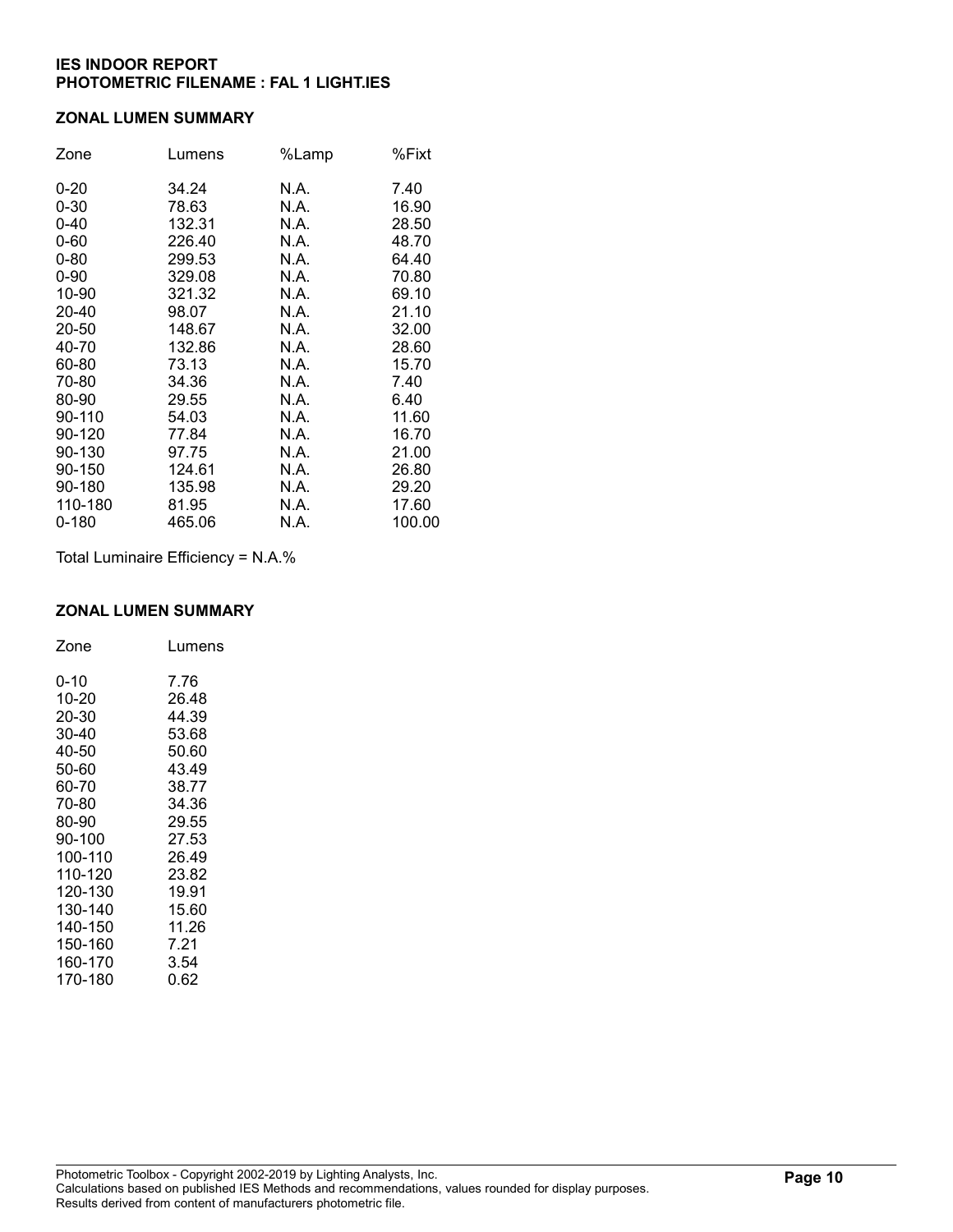### COEFFICIENTS OF UTILIZATION - ZONAL CAVITY METHOD

Effective Floor Cavity Reflectance 0.20

| <b>RC</b>      | 80              |  | 70 |             |                 | 50           |     | 30       |     | 10       |     |    |
|----------------|-----------------|--|----|-------------|-----------------|--------------|-----|----------|-----|----------|-----|----|
| <b>RW</b>      | 70 50 30 10     |  |    | 70 50 30 10 |                 | 50 30        | -10 | 50 30    | -10 | 50 30    | -10 | 0  |
| $\Omega$       | 112 112 112 112 |  |    |             | 106 106 106 106 | 95 95 95     |     | 85 85 85 |     | 75 75 75 |     | 71 |
| $\overline{1}$ | 10094 89 85     |  |    | 94 89 85 81 |                 | 80 76 73     |     | 71 68 66 |     | 63 61 59 |     | 54 |
| 2              | 90 81 74 68     |  |    | 85 77 70 65 |                 | 69 64 59     |     | 61 57 53 |     | 54 51 48 |     | 44 |
| $\mathbf{3}$   | 82 71 63 56     |  |    | 77 67 60 54 |                 | 60 54 49     |     | 54 49    | 44  | 47 44 40 |     | 37 |
| $\overline{4}$ | 75 63 54 47     |  |    | 70 60 51 45 |                 | 53 47 41     |     | 48 42 38 |     | 42 38 34 |     | 31 |
| 5              | 69 56 47 40     |  |    | 65 53 45 39 |                 | 48 41 36     |     | 43 37 33 |     | 38 33 30 |     | 27 |
| 6              | 63 50 41 35     |  |    | 60 48 40 34 |                 | 43 36 31     |     | 38 33 28 |     | 34 30 26 |     | 23 |
| 7              | 59 45 37 31     |  |    | 55 43 35 29 |                 | 39 32 27     |     | 35 29 25 |     | 31 27 23 |     | 21 |
| 8              | 54 41 33 27     |  |    | 51 39 31 26 |                 | 36 29 24     |     | 32 26 22 |     | 29 24 21 |     | 18 |
| 9              | 51 38 30 24     |  |    | 48 36 28 23 |                 | 33 26 22     |     | 29 24 20 |     | 27 22 19 |     | 16 |
| 10             | 47 35 27 22     |  |    | 45 33 26 21 |                 | $30\,24\,20$ |     | 27 22 18 |     | 25 20 17 |     | 15 |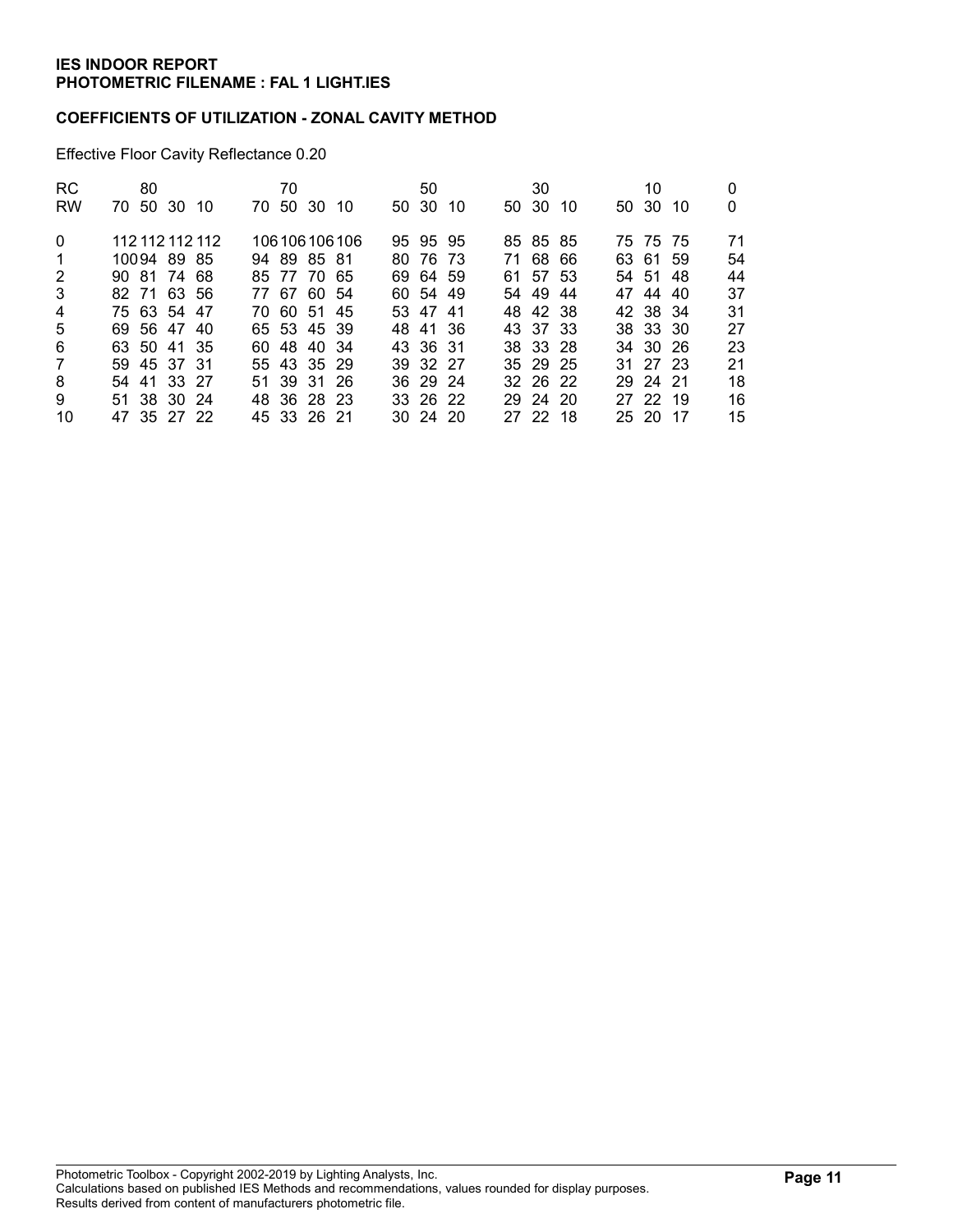### UGR TABLE - CORRECTED

| Reflectances<br><b>Ceiling Cavity</b><br>Walls<br><b>Floor Cavity</b> |        | 70<br>50<br>20              | 70<br>30<br>20 | 50<br>50<br>20 | 50<br>30<br>20 | 30<br>30<br>20 | 70<br>50<br>20 | 70<br>30<br>20            | 50<br>50<br>20 | 50<br>30<br>20 | 30<br>30<br>20 |  |
|-----------------------------------------------------------------------|--------|-----------------------------|----------------|----------------|----------------|----------------|----------------|---------------------------|----------------|----------------|----------------|--|
| Room Size                                                             |        | <b>UGR Viewed Crosswise</b> |                |                |                |                |                | <b>UGR Viewed Endwise</b> |                |                |                |  |
| $X=2H$                                                                | $Y=2H$ | 12.1                        | 13.2           | 12.8           | 14.0           | 14.9           | 10.3           | 11.5                      | 11.0           | 12.2           | 13.2           |  |
|                                                                       | 3H     | 14.4                        | 15.5           | 15.1           | 16.2           | 17.2           | 12.1           | 13.2                      | 12.9           | 14.0           | 14.9           |  |
|                                                                       | 4H     | 15.5                        | 16.5           | 16.3           | 17.3           | 18.3           | 13.0           | 14.0                      | 13.7           | 14.8           | 15.7           |  |
|                                                                       | 6H     | 16.6                        | 17.6           | 17.4           | 18.4           | 19.3           | 13.7           | 14.7                      | 14.5           | 15.5           | 16.4           |  |
|                                                                       | 8H     | 17.2                        | 18.0           | 17.9           | 18.9           | 19.9           | 14.1           | 14.9                      | 14.9           | 15.8           | 16.8           |  |
|                                                                       | 12H    | 17.7                        | 18.5           | 18.5           | 19.3           | 20.4           | 14.4           | 15.2                      | 15.2           | 16.0           | 17.1           |  |
| 4H                                                                    | 2H     | 12.6                        | 13.6           | 13.4           | 14.4           | 15.4           | 11.1           | 12.1                      | 11.9           | 12.9           | 13.9           |  |
|                                                                       | 3H     | 15.2                        | 16.1           | 16.0           | 16.9           | 17.9           | 13.2           | 14.1                      | 14.0           | 14.9           | 15.9           |  |
|                                                                       | 4H     | 16.5                        | 17.3           | 17.3           | 18.1           | 19.1           | 14.2           | 15.0                      | 15.0           | 15.8           | 16.8           |  |
|                                                                       | 6H     | 17.8                        | 18.5           | 18.6           | 19.3           | 20.4           | 15.1           | 15.8                      | 15.9           | 16.6           | 17.6           |  |
|                                                                       | 8H     | 18.4                        | 19.1           | 19.2           | 19.9           | 21.0           | 15.5           | 16.1                      | 16.3           | 17.0           | 18.0           |  |
|                                                                       | 12H    | 19.0                        | 19.6           | 19.9           | 20.5           | 21.5           | 15.9           | 16.5                      | 16.7           | 17.3           | 18.4           |  |
| 8H                                                                    | 4H     | 16.8                        | 17.5           | 17.7           | 18.4           | 19.4           | 14.8           | 15.4                      | 15.6           | 16.3           | 17.3           |  |
|                                                                       | 6H     | 18.4                        | 18.9           | 19.2           | 19.8           | 20.8           | 15.9           | 16.5                      | 16.7           | 17.3           | 18.4           |  |
|                                                                       | 8H     | 19.1                        | 19.7           | 20.0           | 20.5           | 21.6           | 16.4           | 16.9                      | 17.3           | 17.8           | 18.9           |  |
|                                                                       | 12H    | 19.9                        | 20.4           | 20.8           | 21.3           | 22.4           | 17.0           | 17.4                      | 17.8           | 18.3           | 19.4           |  |
| 12H                                                                   | 4H     | 16.9                        | 17.5           | 17.7           | 18.4           | 19.4           | 14.9           | 15.5                      | 15.8           | 16.4           | 17.4           |  |
|                                                                       | 6H     | 18.5                        | 19.0           | 19.3           | 19.8           | 20.9           | 16.1           | 16.6                      | 17.0           | 17.5           | 18.6           |  |
|                                                                       | 8H     | 19.3                        | 19.8           | 20.2           | 20.7           | 21.8           | 16.8           | 17.2                      | 17.6           | 18.1           | 19.2           |  |
|                                                                       |        |                             |                |                |                |                |                |                           |                |                |                |  |

Maximum UGR = 22.4